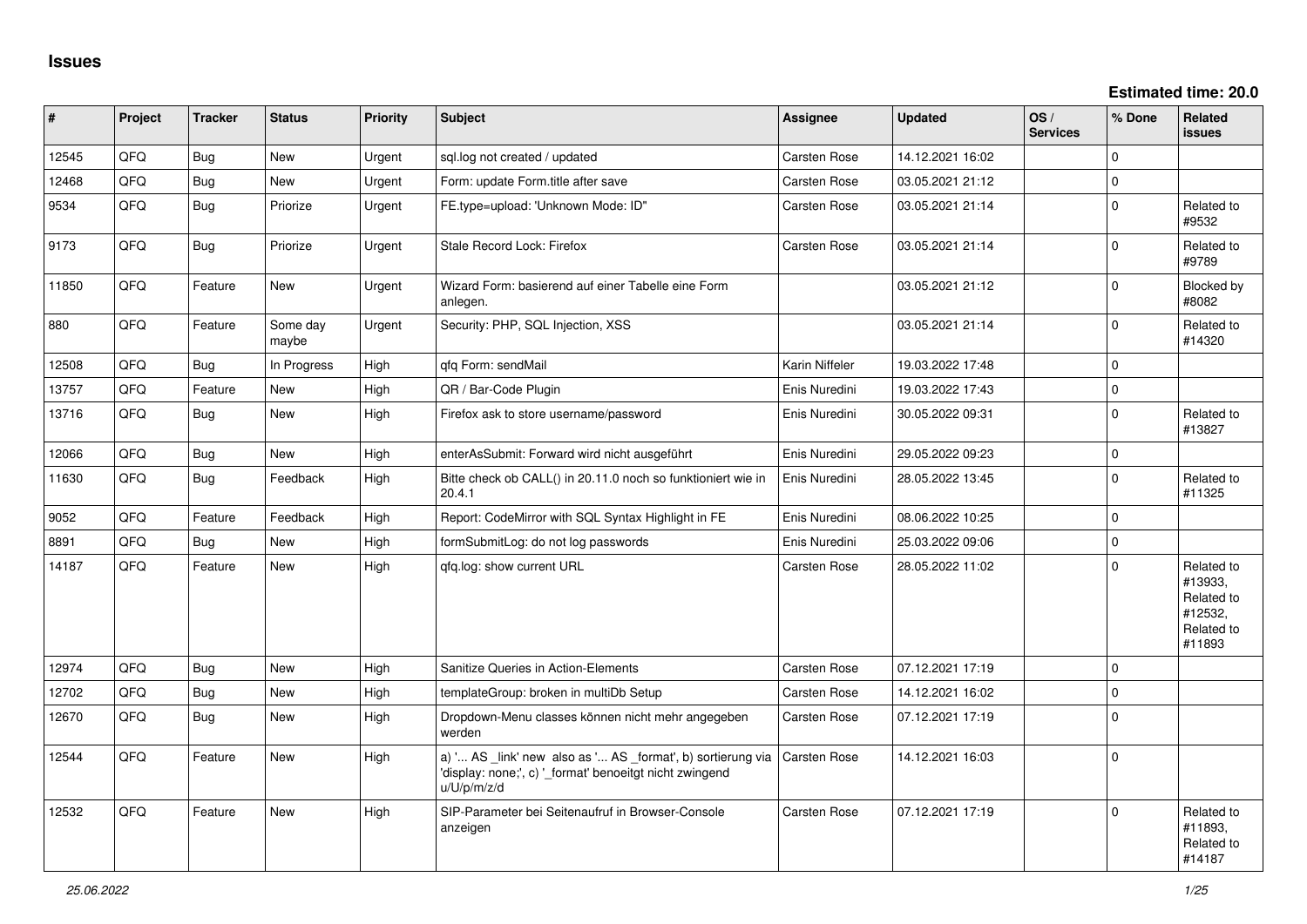| #     | Project | <b>Tracker</b> | <b>Status</b> | <b>Priority</b> | <b>Subject</b>                                                                          | <b>Assignee</b>     | <b>Updated</b>   | OS/<br><b>Services</b> | % Done              | Related<br>issues                               |
|-------|---------|----------------|---------------|-----------------|-----------------------------------------------------------------------------------------|---------------------|------------------|------------------------|---------------------|-------------------------------------------------|
| 12513 | QFQ     | <b>Bug</b>     | <b>New</b>    | High            | Implement server side check of maxlength                                                | <b>Carsten Rose</b> | 07.12.2021 17:19 |                        | $\mathbf 0$         |                                                 |
| 12463 | QFQ     | <b>Bug</b>     | ToDo          | High            | QFQ Function: 'function' and 'sql' on same level - output of<br>sql is shown two times. | <b>Carsten Rose</b> | 15.12.2021 16:31 |                        | $\mathbf 0$         |                                                 |
| 12395 | QFQ     | Bug            | ToDo          | High            | QFQ Function: Result two times shown                                                    | <b>Carsten Rose</b> | 18.02.2022 08:59 |                        | $\mathbf 0$         |                                                 |
| 12186 | QFQ     | Feature        | New           | High            | TinyMCE Config für Objekte                                                              | Carsten Rose        | 07.12.2021 17:19 |                        | $\pmb{0}$           | <b>Blocks</b><br>#12632                         |
| 11893 | QFQ     | Feature        | New           | High            | Broken SIP: a) only report one time, b) only report in main<br>column                   | <b>Carsten Rose</b> | 12.05.2021 12:13 |                        | $\mathbf 0$         | Related to<br>#12532,<br>Related to<br>#14187   |
| 10640 | QFQ     | <b>Bug</b>     | <b>New</b>    | High            | TypeAhead Tag: FE editierbar trotz readOnly                                             | <b>Carsten Rose</b> | 03.05.2021 21:12 |                        | $\mathbf 0$         |                                                 |
| 10508 | QFQ     | <b>Bug</b>     | New           | High            | Multi Form broken on Multi DB Instance                                                  | Carsten Rose        | 03.05.2021 21:12 |                        | $\mathbf 0$         |                                                 |
| 10506 | QFQ     | Bug            | New           | High            | Template Group broken on MultiDB instance                                               | Carsten Rose        | 03.05.2021 21:12 |                        | $\mathbf 0$         | Related to<br>#10505                            |
| 10081 | QFQ     | <b>Bug</b>     | New           | High            | Stale record lock after 'forbidden' character                                           | <b>Carsten Rose</b> | 03.05.2021 21:12 |                        | $\mathbf 0$         | Related to<br>#10082,<br>Related to<br>#9789    |
| 9531  | QFQ     | Bug            | <b>New</b>    | High            | FE File: Dynamic Update / modeSql / required detected<br>even it not set                | Carsten Rose        | 11.06.2021 20:32 |                        | 0                   | Related to<br>#12398                            |
| 9347  | QFQ     | Bug            | New           | High            | FE.type=upload with dynamic show/hidden: required not<br>detected                       | <b>Carsten Rose</b> | 12.06.2021 10:40 |                        | $\mathbf 0$         | Related to<br>#5305,<br>Related to<br>#12398    |
| 9121  | QFQ     | Bug            | Priorize      | High            | sip links have r and __dbIndexData set                                                  | <b>Carsten Rose</b> | 12.06.2021 10:41 |                        | $\Omega$            |                                                 |
| 8962  | QFQ     | Feature        | New           | High            | allow for form fields with identical names                                              | <b>Carsten Rose</b> | 03.05.2021 21:14 |                        | $\pmb{0}$           |                                                 |
| 8668  | QFQ     | <b>Bug</b>     | New           | High            | Pill disabled: dyamic mode 'hidden' not respected - FE is still<br>required             | Carsten Rose        | 03.05.2021 21:14 |                        | $\mathbf 0$         |                                                 |
| 8431  | QFQ     | Bug            | New           | High            | autocron.php with wrong path                                                            | <b>Carsten Rose</b> | 03.05.2021 21:14 |                        | $\mathbf 0$         |                                                 |
| 8204  | QFQ     | Feature        | Priorize      | High            | Position 'required mark'                                                                | Carsten Rose        | 16.06.2021 13:44 |                        | $\pmb{0}$           |                                                 |
| 8083  | QFQ     | <b>Bug</b>     | New           | High            | FormEditor: primary table list does not respect<br>'indexDb={{indexData:Y}}'            | <b>Carsten Rose</b> | 03.05.2021 21:14 |                        | $\mathbf 0$         | Has duplicate<br>#6678                          |
| 8082  | QFQ     | Feature        | Priorize      | High            | Contact form without saving record                                                      | Carsten Rose        | 07.12.2021 15:20 |                        | U                   | Related to<br>#8587,<br><b>Blocks</b><br>#11850 |
| 7899  | QFQ     | <b>Bug</b>     | New           | High            | Fe.type=password / retype / required: always complain<br>about missing value            | Carsten Rose        | 03.05.2021 21:14 |                        | $\mathbf 0$         |                                                 |
| 7850  | QFQ     | Feature        | New           | High            | Upload records: non 'pathFileName' column                                               | Carsten Rose        | 03.05.2021 21:14 |                        | $\mathsf{O}\xspace$ |                                                 |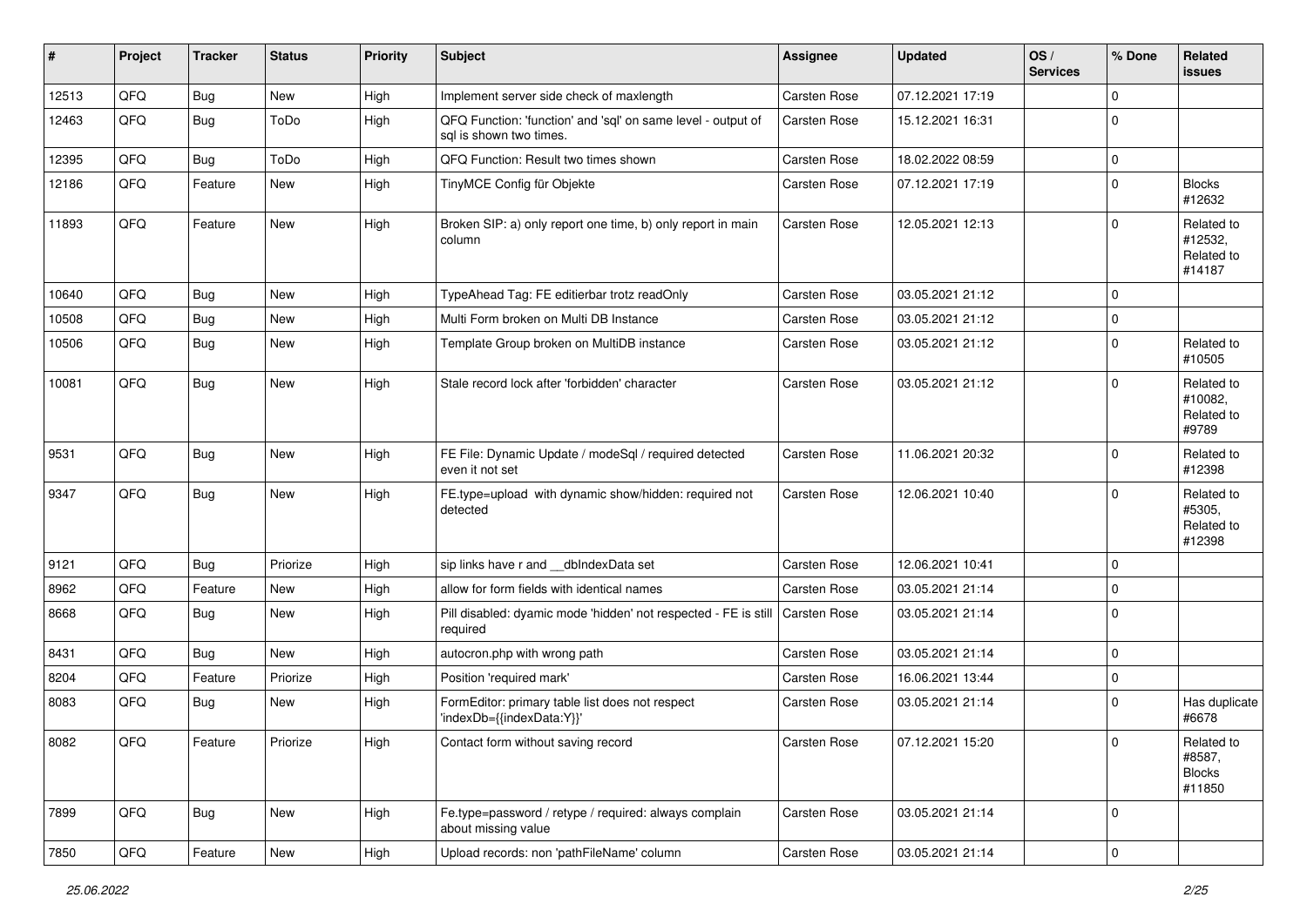| $\vert$ # | Project | <b>Tracker</b> | <b>Status</b>     | <b>Priority</b> | <b>Subject</b>                                                                                         | Assignee            | <b>Updated</b>   | OS/<br><b>Services</b> | % Done      | Related<br><b>issues</b>                                             |
|-----------|---------|----------------|-------------------|-----------------|--------------------------------------------------------------------------------------------------------|---------------------|------------------|------------------------|-------------|----------------------------------------------------------------------|
| 7650      | QFQ     | Bug            | <b>New</b>        | High            | Optional do not show 'required' sign on FormElement                                                    | Carsten Rose        | 03.05.2021 21:14 |                        | $\Omega$    |                                                                      |
| 6116      | QFQ     | <b>Bug</b>     | Priorize          | High            | value of checkbox not saved                                                                            | Carsten Rose        | 07.12.2021 17:19 |                        | $\Omega$    |                                                                      |
| 5715      | QFQ     | Feature        | <b>New</b>        | High            | PDF Caching                                                                                            | Carsten Rose        | 03.05.2021 21:14 |                        | $\Omega$    | Related to<br>#5851,<br>Related to<br>#6357                          |
| 5459      | QFQ     | Bug            | New               | High            | Multi DB: spread system tables between 'QFQ' and<br>'Data'-DB                                          | <b>Carsten Rose</b> | 03.05.2021 21:14 |                        | $\Omega$    | Related to<br>#4720                                                  |
| 5221      | QFQ     | Bug            | New               | High            | Download Dialog: Bleibt stehen in FF wenn Datei<br>automatisch gespeichert wird.                       | Carsten Rose        | 03.05.2021 21:14 |                        | $\Omega$    |                                                                      |
| 4279      | QFQ     | <b>Bug</b>     | Some day<br>maybe | High            | config.linkVars lost                                                                                   | Carsten Rose        | 03.05.2021 21:14 |                        | $\Omega$    |                                                                      |
| 4258      | QFQ     | Feature        | Some day<br>maybe | High            | <b>System Defaults: Forms</b>                                                                          | Carsten Rose        | 03.05.2021 21:14 |                        | $\Omega$    |                                                                      |
| 3990      | QFQ     | Feature        | Some day<br>maybe | High            | custom class definition: add space automatically                                                       | <b>Carsten Rose</b> | 03.05.2021 21:14 |                        | $\Omega$    |                                                                      |
| 3967      | QFQ     | Feature        | Some day<br>maybe | High            | Report: Checkbox, Radio, Dropdown, Input welches ohne<br>Submit funktioniert - 'Inline-Form'           | <b>Carsten Rose</b> | 03.05.2021 21:14 |                        | $\Omega$    |                                                                      |
| 3848      | QFQ     | Feature        | Some day<br>maybe | High            | Antivirus check fuer Upload files in qfq?                                                              | <b>Carsten Rose</b> | 03.05.2021 21:14 |                        | $\Omega$    | Related to<br>#4131                                                  |
| 3727      | QFQ     | Feature        | New               | High            | Security: Session Hijacking erschweren                                                                 | Carsten Rose        | 03.05.2021 21:14 |                        | $\Omega$    |                                                                      |
| 3570      | QFQ     | <b>Bug</b>     | Some day<br>maybe | High            | Formular mit prmitnew permitEdit=Always wird nicht<br>aufgerufen (ist leer)                            | Carsten Rose        | 03.05.2021 21:14 |                        | $\Omega$    |                                                                      |
| 3109      | QFQ     | <b>Bug</b>     | Some day<br>maybe | High            | RealUrl: Links werden nicht korrekt gerendert                                                          | Carsten Rose        | 03.05.2021 21:14 |                        | $\Omega$    |                                                                      |
| 3061      | QFQ     | <b>Bug</b>     | Some day<br>maybe | High            | winstitute: mysql connection durcheinander - nmhp17<br>(ag7)/QFQ arbeitet mit DB/Tabellen von biostat. | <b>Carsten Rose</b> | 03.05.2021 21:14 |                        | $\pmb{0}$   |                                                                      |
| 9517      | QFQ     | Feature        | In Progress       | High            | Input multiple tags with typeahead                                                                     | <b>Carsten Rose</b> | 03.05.2021 21:14 |                        | 40          | Related to<br>#10150                                                 |
| 9789      | QFQ     | Bug            | In Progress       | High            | Record Lock: release to early on 'leave page'                                                          | <b>Carsten Rose</b> | 10.01.2022 09:25 |                        | 100         | Related to<br>#10081,<br>Related to<br>#9173,<br>Related to<br>#8702 |
| 11237     | QFQ     | <b>Bug</b>     | <b>New</b>        | High            | Radiobutton / parameter.buttonClass= btn-default - kein dirty   Benjamin Baer<br>Trigger               |                     | 03.05.2021 21:12 |                        | $\mathbf 0$ | Related to<br>#10766                                                 |
| 11057     | QFQ     | Bug            | New               | High            | Checkboxes ohne span.checkmark im Report werden<br>ausgeblendet                                        | Benjamin Baer       | 03.05.2021 21:12 |                        | $\Omega$    | Related to<br>#11039                                                 |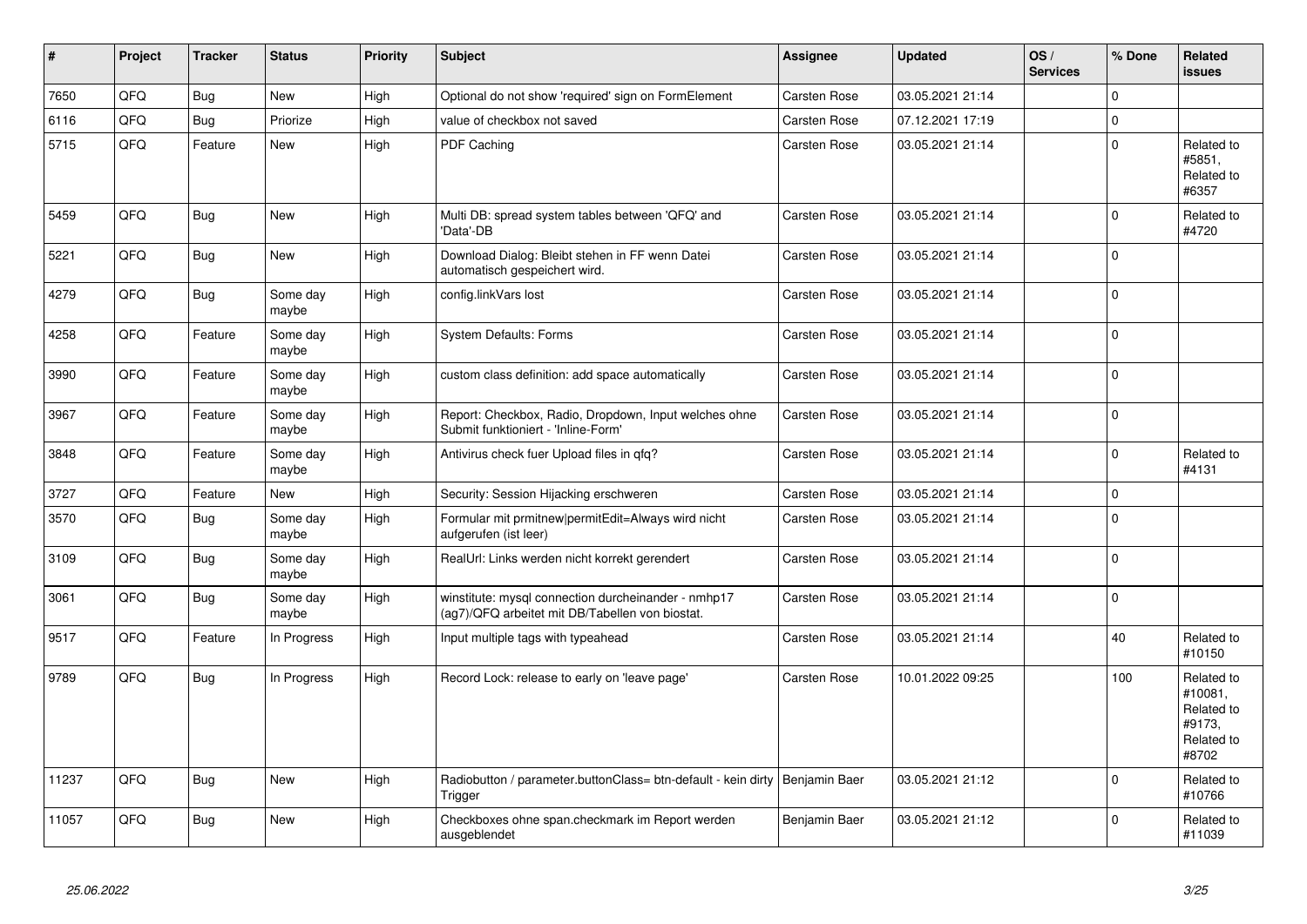| $\sharp$ | Project | <b>Tracker</b> | <b>Status</b> | <b>Priority</b> | <b>Subject</b>                                                            | <b>Assignee</b>        | <b>Updated</b>   | OS/<br><b>Services</b> | % Done      | Related<br><b>issues</b>                                                                                                                                              |
|----------|---------|----------------|---------------|-----------------|---------------------------------------------------------------------------|------------------------|------------------|------------------------|-------------|-----------------------------------------------------------------------------------------------------------------------------------------------------------------------|
| 9548     | QFQ     | Feature        | Feedback      | High            | FormElement: Pattern mismatch - optional report only on<br>focus lost     | Benjamin Baer          | 03.05.2021 21:14 |                        | $\Omega$    |                                                                                                                                                                       |
| 7602     | QFQ     | Feature        | ToDo          | High            | Multi Select: with checkboxes                                             | Benjamin Baer          | 22.03.2022 09:07 |                        | $\mathbf 0$ |                                                                                                                                                                       |
| 10766    | QFQ     | Bug            | New           | High            | Radiobutton / parameter.buttonClass=btn-default: dynamic<br>update        |                        | 03.05.2021 21:12 |                        | $\Omega$    | Related to<br>#11237                                                                                                                                                  |
| 10114    | QFQ     | Feature        | New           | High            | Symbol (Link): 'G:' (Glyphicon) replaced by 'i:' (icon)                   |                        | 07.12.2021 17:19 |                        | $\Omega$    | Related to<br>#3797,<br>Related to<br>#4194                                                                                                                           |
| 13609    | QFQ     | Feature        | New           | Normal          | QFQ Introduction: Seite aufloesen                                         | Philipp<br>Gröbelbauer | 28.05.2022 11:02 |                        | $\Omega$    |                                                                                                                                                                       |
| 8316     | QFQ     | Bug            | Feedback      | Normal          | Documentation/Behaviour for Nested Queries and<br>Record-Store confusing  | Nicola Chiapolini      | 20.11.2019 09:14 |                        | $\Omega$    |                                                                                                                                                                       |
| 10124    | QFQ     | Feature        | Feedback      | Normal          | qfq AAI-Login                                                             | Karin Niffeler         | 07.05.2020 09:36 |                        | $\mathbf 0$ |                                                                                                                                                                       |
| 14395    | QFQ     | Support        | New           | Normal          | FormEditor: Virtual table columns                                         | Enis Nuredini          | 21.06.2022 16:09 |                        | $\Omega$    |                                                                                                                                                                       |
| 14377    | QFQ     | Bug            | New           | Normal          | Documentation > General Tips: white page after migration                  | Enis Nuredini          | 19.06.2022 16:37 |                        | $\mathbf 0$ |                                                                                                                                                                       |
| 14376    | QFQ     | Feature        | New           | Normal          | QFQ Bootstrap: if missing, create stored procedures                       | Enis Nuredini          | 19.06.2022 16:37 |                        | $\Omega$    |                                                                                                                                                                       |
| 14322    | QFQ     | Bug            | New           | Normal          | Form Load: by default no scroll (save & close should be<br>visible)       | Enis Nuredini          | 15.06.2022 14:12 |                        | $\Omega$    | Related to<br>#14321,<br>Related to<br>#6232                                                                                                                          |
| 14320    | QFQ     | Feature        | ToDo          | Normal          | Allow specific HTML Tags and Attributes: general, TinyMCE                 | Enis Nuredini          | 17.06.2022 10:44 |                        | $\Omega$    | Related to<br>#12664,<br>Related to<br>#12039,<br>Related to<br>#11702,<br>Related to<br>#7239,<br>Related to<br>#3708,<br>Related to<br>#3646,<br>Related to<br>#880 |
| 14303    | QFQ     | <b>Bug</b>     | ToDo          | Normal          | datetime broken with picker                                               | Enis Nuredini          | 17.06.2022 09:02 |                        | 0           | Related to<br>#12630                                                                                                                                                  |
| 14245    | QFQ     | Bug            | New           | Normal          | Form Save Btn bleibt disabled wenn Datumsfeld über<br>Datepicker geändert | Enis Nuredini          | 27.05.2022 13:45 |                        | $\mathbf 0$ | Related to<br>#13689                                                                                                                                                  |
| 14227    | QFQ     | Feature        | New           | Normal          | Selenium Konkurrenz: cypress.io                                           | Enis Nuredini          | 28.05.2022 11:02 |                        | 0           |                                                                                                                                                                       |
| 14028    | QFQ     | Feature        | New           | Normal          | Required notification: visual nicer                                       | Enis Nuredini          | 28.05.2022 11:01 |                        | $\pmb{0}$   |                                                                                                                                                                       |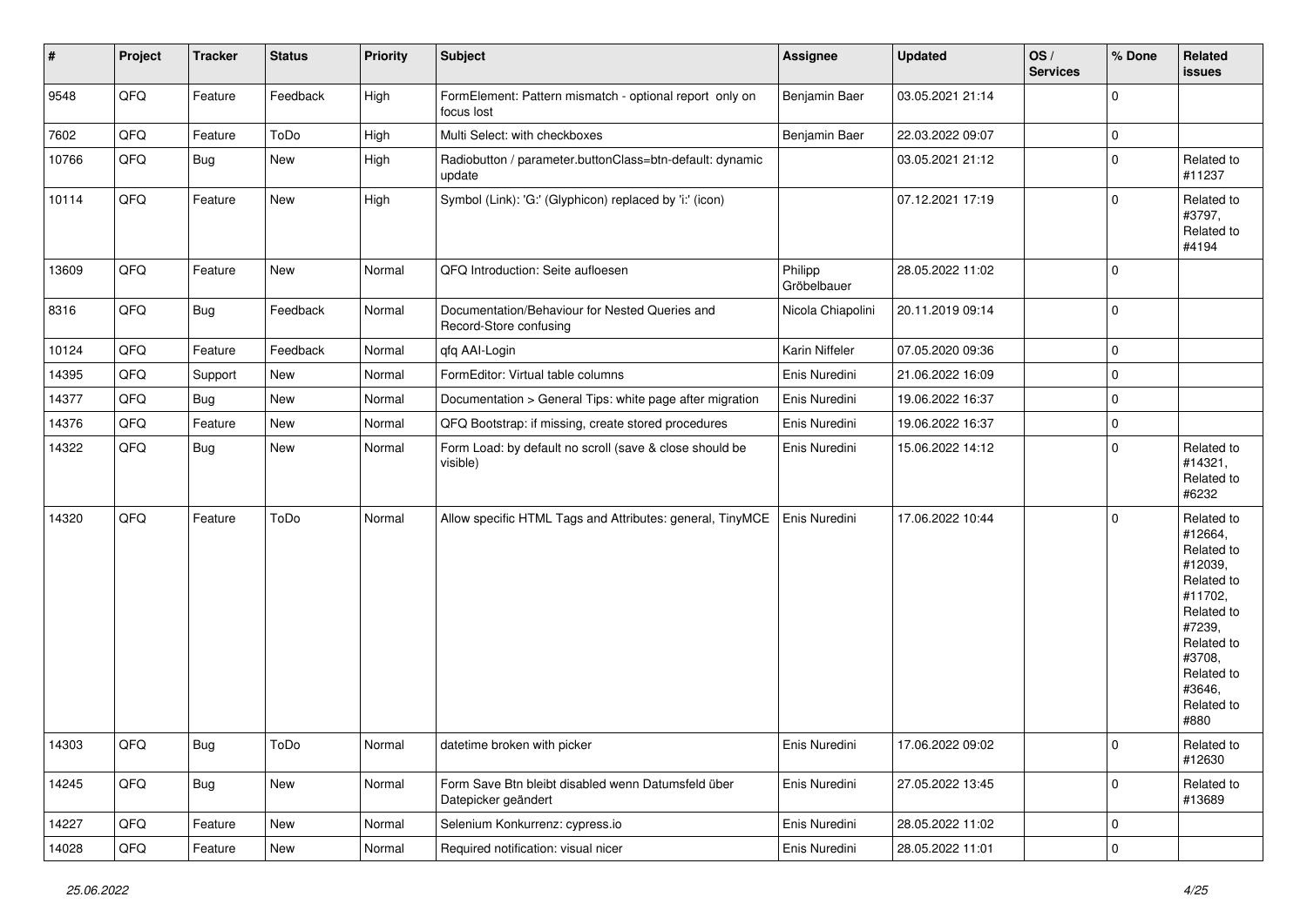| #     | Project | <b>Tracker</b> | <b>Status</b>     | <b>Priority</b> | <b>Subject</b>                                                                        | <b>Assignee</b> | <b>Updated</b>   | OS/<br><b>Services</b> | % Done      | Related<br><b>issues</b>                                                    |
|-------|---------|----------------|-------------------|-----------------|---------------------------------------------------------------------------------------|-----------------|------------------|------------------------|-------------|-----------------------------------------------------------------------------|
| 13945 | QFQ     | Feature        | New               | Normal          | As link: content before/after link                                                    | Enis Nuredini   | 28.05.2022 11:01 |                        | $\Omega$    | Related to<br>#12262                                                        |
| 13943 | QFQ     | <b>Bug</b>     | Priorize          | Normal          | unable to find formgroup                                                              | Enis Nuredini   | 28.05.2022 11:03 |                        | $\mathbf 0$ |                                                                             |
| 13900 | QFQ     | Feature        | Priorize          | Normal          | Selenium: Check das Cookie/PDF funktioniert                                           | Enis Nuredini   | 25.03.2022 12:45 |                        | $\Omega$    |                                                                             |
| 13899 | QFQ     | Bug            | ToDo              | Normal          | Selenium: zum laufen bringen                                                          | Enis Nuredini   | 25.03.2022 10:24 |                        | $\Omega$    |                                                                             |
| 13767 | QFQ     | <b>Bug</b>     | Feedback          | Normal          | date/time-picker: required shows up/down button orange                                | Enis Nuredini   | 16.05.2022 23:16 |                        | $\mathbf 0$ |                                                                             |
| 13689 | QFQ     | <b>Bug</b>     | New               | Normal          | Enter auf Eingabefeld mit ungültigem Wert führt zu blurry<br>Seite                    | Enis Nuredini   | 28.05.2022 10:53 |                        | $\mathbf 0$ | Related to<br>#14245, Has<br>duplicate<br>#11891                            |
| 13608 | QFQ     | Feature        | Some day<br>maybe | Normal          | Automatic Browser Language Redirect                                                   | Enis Nuredini   | 17.06.2022 08:35 |                        | $\Omega$    |                                                                             |
| 12989 | QFQ     | Bug            | New               | Normal          | empty string does not trigger dynamic update                                          | Enis Nuredini   | 28.05.2022 11:09 |                        | $\Omega$    |                                                                             |
| 12630 | QFQ     | Feature        | In Progress       | Normal          | Input: date[time]: min / max values                                                   | Enis Nuredini   | 20.06.2022 18:31 |                        | $\mathbf 0$ | Related to<br>#10096,<br>Related to<br>#14302,<br>Related to<br>#14303      |
| 12262 | QFQ     | Feature        | ToDo              | Normal          | Form buttons on top: more customable                                                  | Enis Nuredini   | 17.06.2022 10:44 |                        | $\Omega$    | Related to<br>#13945, Has<br>duplicate<br>#4046, Has<br>duplicate<br>#10080 |
| 11892 | QFQ     | Feature        | New               | Normal          | tablesorter: columns with links are hard to order - new<br>qualifier 'Y: <ord>'</ord> | Enis Nuredini   | 23.03.2022 09:22 |                        | $\Omega$    |                                                                             |
| 10782 | QFQ     | Feature        | Feedback          | Normal          | Tiny MCE: Image Upload                                                                | Enis Nuredini   | 16.05.2022 23:16 |                        | $\mathbf 0$ | Related to<br>#12452                                                        |
| 10569 | QFQ     | Feature        | Priorize          | Normal          | link _blank more safe                                                                 | Enis Nuredini   | 25.03.2022 12:44 |                        | $\pmb{0}$   |                                                                             |
| 10463 | QFQ     | Feature        | New               | Normal          | Report link: expliztes setzen von HTML Tags (Bedarf fuer<br>'data-selenium' & 'id')   | Enis Nuredini   | 23.03.2022 09:23 |                        | $\Omega$    | Related to<br>#7648                                                         |
| 13572 | QFQ     | Feature        | Feedback          | Normal          | Form Load: misleading error message on trying to load non<br>existent primary record  | Enis Nuredini   | 16.05.2022 23:16 |                        | 100         |                                                                             |
| 3613  | QFQ     | Bug            | Some day<br>maybe | Normal          | note /note unchecked -> note div (col-md) wird weiterhin<br>gerendert                 | Elias Villiger  | 01.02.2020 23:19 |                        | 100         |                                                                             |
| 11347 | QFQ     | Bug            | Feedback          | Normal          | If Bedingungen funktionieren nicht korrekt                                            | Christoph Fuchs | 21.03.2021 20:37 |                        | $\Omega$    |                                                                             |
| 14371 | QFQ     | Feature        | Priorize          | Normal          | <b>LDAP via REPORT</b>                                                                | Carsten Rose    | 19.06.2022 16:37 |                        | $\Omega$    |                                                                             |
| 14323 | QFQ     | <b>Bug</b>     | In Progress       | Normal          | Report: render=both single - no impact                                                | Carsten Rose    | 19.06.2022 18:31 |                        | $\Omega$    |                                                                             |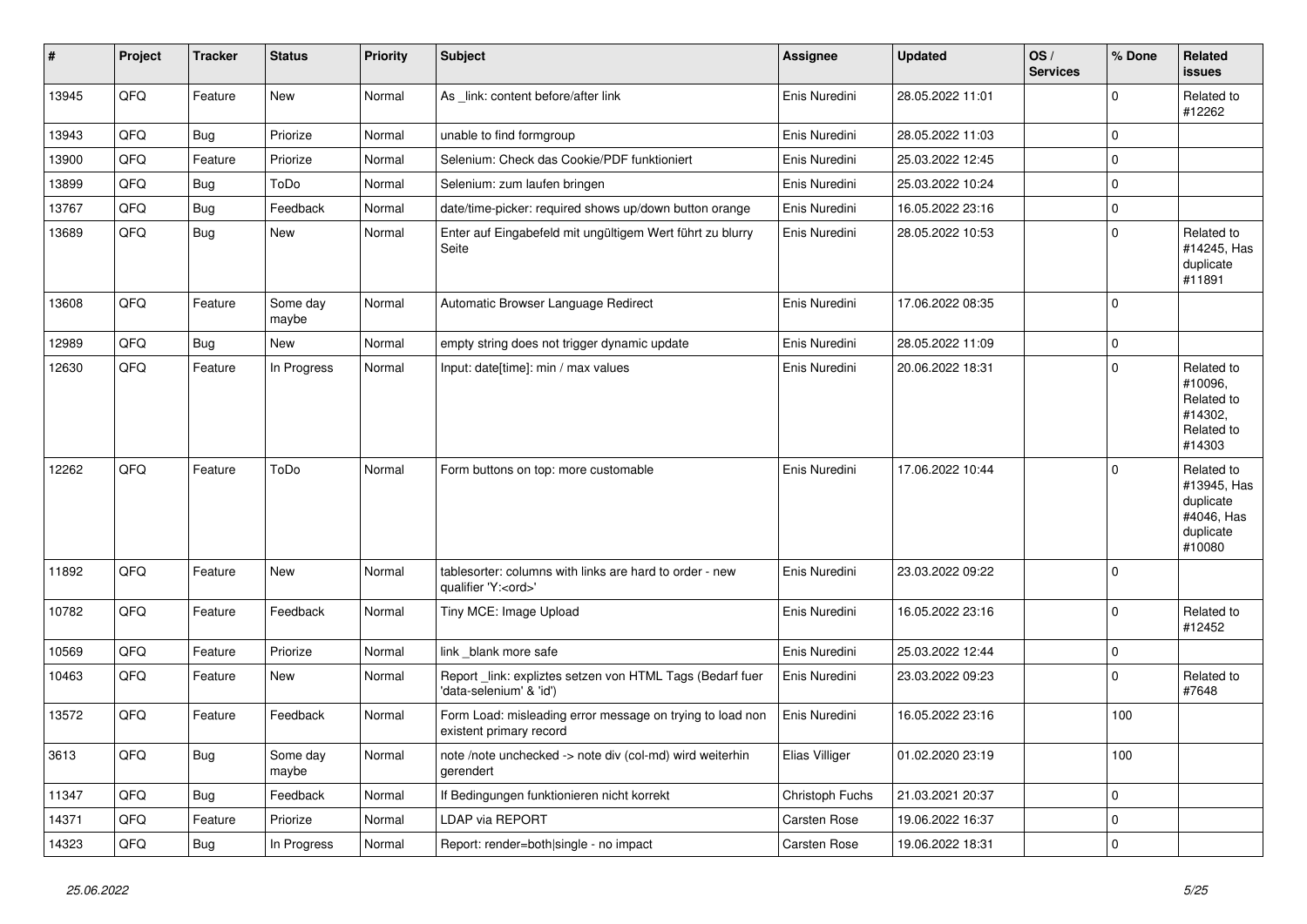| #     | Project | <b>Tracker</b> | <b>Status</b>              | <b>Priority</b> | <b>Subject</b>                                                                           | Assignee            | <b>Updated</b>   | OS/<br><b>Services</b> | % Done   | Related<br><b>issues</b>                    |
|-------|---------|----------------|----------------------------|-----------------|------------------------------------------------------------------------------------------|---------------------|------------------|------------------------|----------|---------------------------------------------|
| 14305 | QFQ     | Bug            | <b>New</b>                 | Normal          | Inline Report editing does not create history entries                                    | Carsten Rose        | 10.06.2022 11:55 |                        | $\Omega$ |                                             |
| 14304 | QFQ     | Bug            | New                        | Normal          | table sorter view safer does not work                                                    | Carsten Rose        | 10.06.2022 11:49 |                        | $\Omega$ |                                             |
| 14290 | QFQ     | Feature        | Priorize                   | Normal          | FormEditor: Show Table Definition                                                        | <b>Carsten Rose</b> | 19.06.2022 16:37 |                        | $\Omega$ |                                             |
| 14283 | QFQ     | Bug            | Priorize                   | Normal          | HEIC / HEIF convert doesn't trigger                                                      | Carsten Rose        | 19.06.2022 16:37 |                        | $\Omega$ |                                             |
| 14233 | QFQ     | <b>Bug</b>     | <b>New</b>                 | Normal          | AS _link: question - HTML is not rendered                                                | Carsten Rose        | 28.05.2022 11:02 |                        | $\Omega$ |                                             |
| 14175 | QFQ     | <b>Bug</b>     | In Progress                | Normal          | Opening a form with no QFQ Session cookie fails                                          | Carsten Rose        | 03.06.2022 10:40 |                        | $\Omega$ |                                             |
| 14091 | QFQ     | Bug            | <b>New</b>                 | Normal          | inconsistent template path for twig                                                      | <b>Carsten Rose</b> | 19.04.2022 18:36 |                        | $\Omega$ |                                             |
| 14090 | QFQ     | Feature        | <b>New</b>                 | Normal          | Nützliche _script funktionen                                                             | Carsten Rose        | 28.05.2022 11:03 |                        | $\Omega$ |                                             |
| 14077 | QFQ     | Bug            | New                        | Normal          | As link: Attribute 'class' missing by r:1 and r:3 - but should<br>set                    | Carsten Rose        | 28.05.2022 11:02 |                        | $\Omega$ | Related to<br>#5342,<br>Related to<br>#4343 |
| 13843 | QFQ     | Feature        | <b>New</b>                 | Normal          | Create JWT via QFQ                                                                       | Carsten Rose        | 19.03.2022 17:42 |                        | $\Omega$ |                                             |
| 13841 | QFQ     | Feature        | New                        | Normal          | Create PDF via iText - evaluate                                                          | <b>Carsten Rose</b> | 19.03.2022 17:42 |                        | $\Omega$ |                                             |
| 13706 | QFQ     | <b>Bug</b>     | <b>New</b>                 | Normal          | Wrong CheckType in FieldElement LastStatus of Form Cron                                  | <b>Carsten Rose</b> | 21.01.2022 18:20 |                        | $\Omega$ |                                             |
| 13700 | QFQ     | Feature        | New                        | Normal          | Redesign gfg.io Seite                                                                    | Carsten Rose        | 19.03.2022 17:43 |                        | $\Omega$ |                                             |
| 13659 | QFQ     | <b>Bug</b>     | <b>New</b>                 | Normal          | wrong sanitize class applied to R-store                                                  | Carsten Rose        | 15.01.2022 14:23 |                        | $\Omega$ |                                             |
| 13592 | QFQ     | Bug            | New                        | Normal          | QFQ Build Queue: das vergeben von Tags klappt nicht. Es<br>werden keine Releases gebaut. | Carsten Rose        | 19.03.2022 17:45 |                        | $\Omega$ |                                             |
| 13566 | QFQ     | Feature        | Ready to sync<br>(develop) | Normal          | Delete config-example.gfg.php file                                                       | Carsten Rose        | 23.12.2021 09:25 |                        | $\Omega$ |                                             |
| 13467 | QFQ     | Feature        | <b>New</b>                 | Normal          | ChangeLog Generator                                                                      | Carsten Rose        | 19.03.2022 17:46 |                        | $\Omega$ | Related to<br>#11460                        |
| 13460 | QFQ     | Bug            | <b>New</b>                 | Normal          | Doc: Password set/reset  password should not processed<br>with 'html encode'             | Carsten Rose        | 19.03.2022 17:46 |                        | $\Omega$ |                                             |
| 13451 | QFQ     | Bug            | <b>New</b>                 | Normal          | Character Counter / Max Character: Problem in Safari                                     | <b>Carsten Rose</b> | 15.04.2022 17:18 |                        | $\Omega$ |                                             |
| 13354 | QFQ     | Feature        | <b>New</b>                 | Normal          | Using Websocket in QFQ                                                                   | <b>Carsten Rose</b> | 10.11.2021 15:47 |                        | $\Omega$ |                                             |
| 13332 | QFQ     | <b>Bug</b>     | <b>New</b>                 | Normal          | Multi Form: Required Felder werden visuell nicht markiert.                               | Carsten Rose        | 19.03.2022 17:47 |                        | $\Omega$ |                                             |
| 13331 | QFQ     | <b>Bug</b>     | <b>New</b>                 | Normal          | Multi Form: Clear Icon misplaced                                                         | Carsten Rose        | 19.03.2022 17:47 |                        | $\Omega$ |                                             |
| 12716 | QFQ     | <b>Bug</b>     | New                        | Normal          | template group: Pattern only applied to first instance                                   | Carsten Rose        | 19.03.2022 17:47 |                        | $\Omega$ |                                             |
| 12714 | QFQ     | Bug            | <b>New</b>                 | Normal          | Conversion of GIF to PDF broken when GIF contains Alpha.                                 | <b>Carsten Rose</b> | 19.03.2022 17:49 |                        | $\Omega$ |                                             |
| 12679 | QFQ     | Feature        | New                        | Normal          | tablesorter: custom column width                                                         | Carsten Rose        | 16.06.2021 11:10 |                        | $\Omega$ |                                             |
| 12664 | QFQ     | Feature        | New                        | Normal          | TinyMCE: report/remove malicous HTML/JS Code                                             | Carsten Rose        | 19.03.2022 17:47 |                        | $\Omega$ | Related to<br>#14320                        |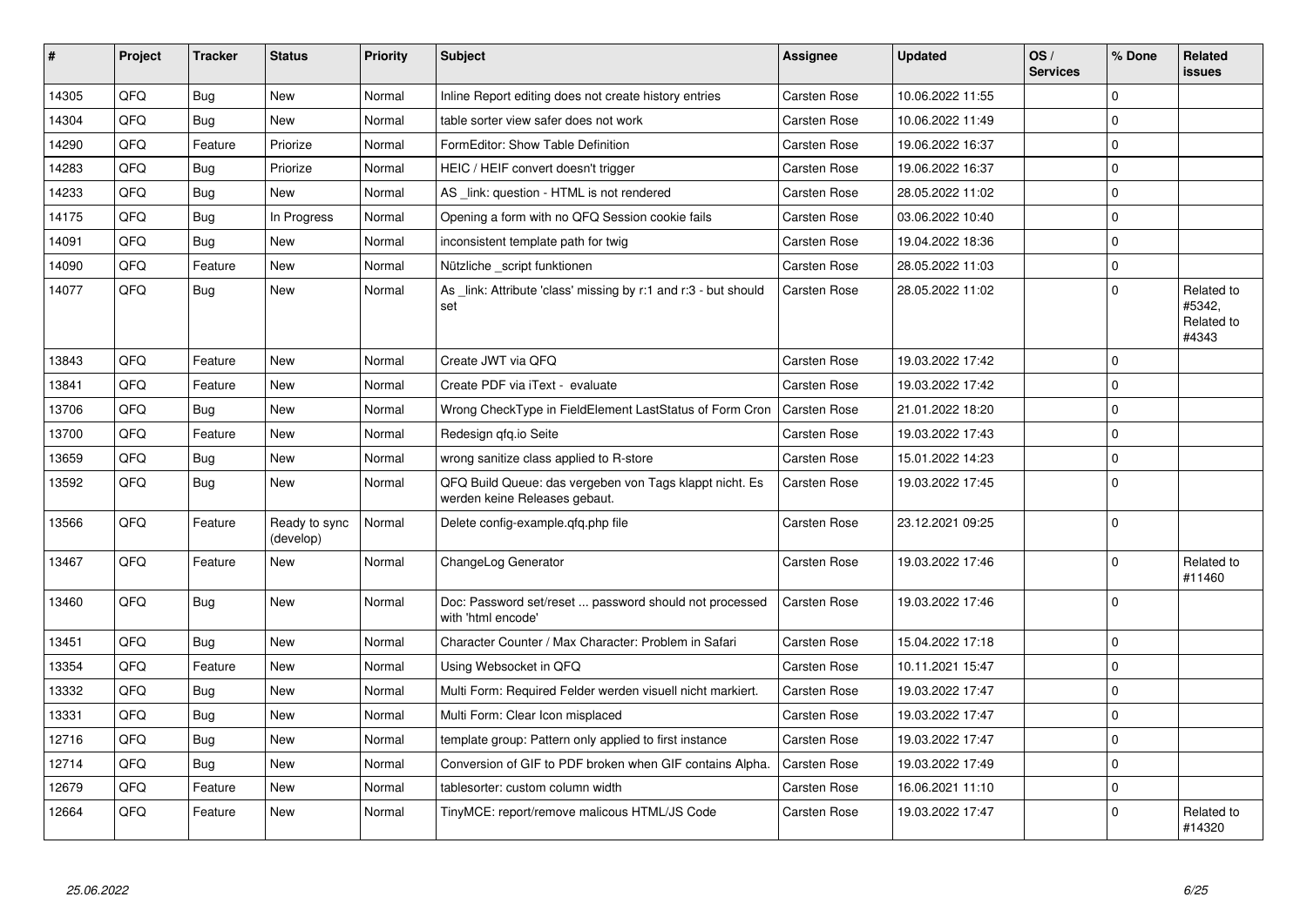| #     | Project | <b>Tracker</b> | <b>Status</b>     | <b>Priority</b> | Subject                                                                                                                                             | <b>Assignee</b> | <b>Updated</b>   | OS/<br><b>Services</b> | % Done    | <b>Related</b><br><b>issues</b>                                       |
|-------|---------|----------------|-------------------|-----------------|-----------------------------------------------------------------------------------------------------------------------------------------------------|-----------------|------------------|------------------------|-----------|-----------------------------------------------------------------------|
| 12611 | QFQ     | Feature        | Some day<br>maybe | Normal          | Refactoring: Bootstrap with Lazy Loading                                                                                                            | Carsten Rose    | 08.06.2022 10:37 |                        | $\Omega$  | Related to<br>#12490,<br>Related to<br>#10013,<br>Related to<br>#7732 |
| 12603 | QFQ     | Feature        | New               | Normal          | Dropdown (Select), Radio, checkbox:<br>itemListAlways={{!SELECT key, value}}                                                                        | Carsten Rose    | 19.03.2022 17:47 |                        | $\Omega$  |                                                                       |
| 12581 | QFQ     | Bug            | New               | Normal          | Form.forward=close: Record 'new' in new browser tab ><br>save (& close) >> Form is not reloaded with new created<br>record id and stays in mode=new | Carsten Rose    | 19.03.2022 17:48 |                        | $\Omega$  |                                                                       |
| 12546 | QFQ     | <b>Bug</b>     | Feedback          | Normal          | Branch 'Development' - Unit Tests mit dirty workaround<br>angepasst                                                                                 | Carsten Rose    | 19.03.2022 17:48 |                        | $\Omega$  |                                                                       |
| 12520 | QFQ     | <b>Bug</b>     | New               | Normal          | Switch FE User: still active even FE User session expired                                                                                           | Carsten Rose    | 19.03.2022 17:48 |                        | $\Omega$  |                                                                       |
| 12512 | QFQ     | <b>Bug</b>     | New               | Normal          | Some MySQL Installation can't use 'stored procedures'                                                                                               | Carsten Rose    | 19.03.2022 17:48 |                        | $\Omega$  |                                                                       |
| 12504 | QFQ     | Feature        | Priorize          | Normal          | sql.log: report fe.id                                                                                                                               | Carsten Rose    | 05.05.2021 22:09 |                        | $\Omega$  |                                                                       |
| 12503 | QFQ     | Feature        | Priorize          | Normal          | Detect dangerous UPDATE statement with missing WHERE                                                                                                | Carsten Rose    | 05.05.2021 22:09 |                        | $\Omega$  |                                                                       |
| 12480 | QFQ     | Feature        | <b>New</b>        | Normal          | If QFQ upgrade is running, block further request                                                                                                    | Carsten Rose    | 03.05.2021 20:45 |                        | $\Omega$  |                                                                       |
| 12477 | QFQ     | Feature        | New               | Normal          | Support for refactoring: Form, FormElement, diverse<br>Tabellen/Spalten, tt-content Records                                                         | Carsten Rose    | 03.05.2021 20:45 |                        | $\Omega$  |                                                                       |
| 12474 | QFQ     | Feature        | New               | Normal          | Check BaseConfigURL if it is given and the the last char is '/                                                                                      | Carsten Rose    | 03.05.2021 20:45 |                        | $\Omega$  |                                                                       |
| 12465 | QFQ     | Feature        | New               | Normal          | QFQ Function: use in FE to fill StoreRecord                                                                                                         | Carsten Rose    | 05.05.2021 21:58 |                        | $\Omega$  |                                                                       |
| 12452 | QFQ     | Feature        | Priorize          | Normal          | BaseURL: alsways with '/' at the end                                                                                                                | Carsten Rose    | 19.06.2022 13:45 |                        | $\Omega$  | Related to<br>#10782                                                  |
| 12439 | QFQ     | Feature        | In Progress       | Normal          | TinyMCE Paste from Word & Character Count/Limit                                                                                                     | Carsten Rose    | 05.05.2021 22:15 |                        | $\Omega$  |                                                                       |
| 12413 | QFQ     | Feature        | New               | Normal          | STORE_TYPO3: enhance for {{be_users.email:T}},<br>{{fe users.email:T}}                                                                              | Carsten Rose    | 03.05.2021 20:45 |                        | $\Omega$  | Related to<br>#12412,<br>Related to<br>#10012                         |
| 12412 | QFQ     | Feature        | New               | Normal          | Action/Escape qualifier 'e' (empty), '0': if given, an empty<br>string (or '0') will be treated as 'not found'                                      | Carsten Rose    | 08.05.2021 09:40 |                        | $\Omega$  | Related to<br>#12413,<br>Related to<br>#10012                         |
| 12400 | QFQ     | Feature        | New               | Normal          | Tutorial ist in QFQ Doku, Wird in der Suche gefunden, es<br>gibt aber kein Menupunkt - Inhalt ueberpruefen                                          | Carsten Rose    | 03.05.2021 20:45 |                        | 0         |                                                                       |
| 12337 | QFQ     | Feature        | Some day<br>maybe | Normal          | Database.php: better caching                                                                                                                        | Carsten Rose    | 16.09.2021 15:10 |                        | $\Omega$  |                                                                       |
| 12330 | QFQ     | Feature        | New               | Normal          | Copy to input field / text area / TinyMCE                                                                                                           | Carsten Rose    | 07.04.2021 09:01 |                        | 0         |                                                                       |
| 12327 | QFQ     | <b>Bug</b>     | New               | Normal          | Copy to clipboard: Glyphicon can not be changed                                                                                                     | Carsten Rose    | 27.12.2021 17:59 |                        | $\pmb{0}$ |                                                                       |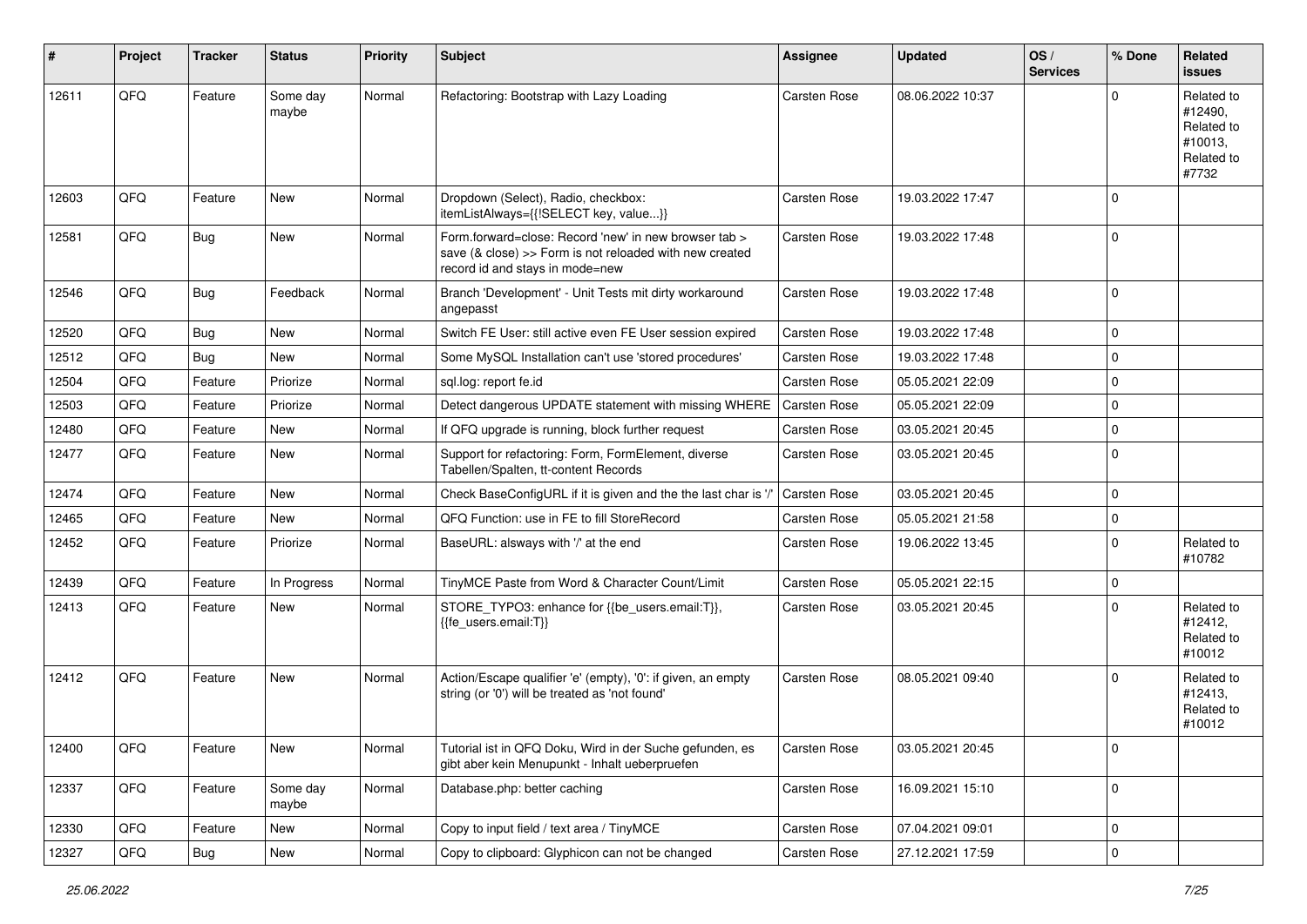| $\sharp$ | Project | <b>Tracker</b> | <b>Status</b>     | <b>Priority</b> | <b>Subject</b>                                                                                       | Assignee                                               | <b>Updated</b>   | OS/<br><b>Services</b> | % Done      | Related<br><b>issues</b>                      |                      |
|----------|---------|----------------|-------------------|-----------------|------------------------------------------------------------------------------------------------------|--------------------------------------------------------|------------------|------------------------|-------------|-----------------------------------------------|----------------------|
| 12325    | QFQ     | <b>Bug</b>     | Priorize          | Normal          | MultiDB form.dblndex not working for report syntax                                                   | Carsten Rose                                           | 07.09.2021 13:37 |                        | $\Omega$    | Related to<br>#12145,<br>Related to<br>#12314 |                      |
| 12315    | QFQ     | Feature        | Some day<br>maybe | Normal          | Form History (Diffs) / Backups                                                                       | <b>Carsten Rose</b>                                    | 16.09.2021 15:10 |                        | $\Omega$    |                                               |                      |
| 12269    | QFQ     | Feature        | <b>New</b>        | Normal          | 2FA - Login                                                                                          | <b>Carsten Rose</b>                                    | 03.05.2021 20:45 |                        | $\Omega$    |                                               |                      |
| 12187    | QFQ     | Bug            | New               | Normal          | Trigger FormAsFile() via Report: probably problem with multi<br>DB setup                             | <b>Carsten Rose</b>                                    | 20.03.2021 21:20 |                        | $\Omega$    |                                               |                      |
| 12163    | QFQ     | Feature        | New               | Normal          | Checkbox: table wrap                                                                                 | Carsten Rose                                           | 03.05.2021 20:51 |                        | $\mathbf 0$ |                                               |                      |
| 12162    | QFQ     | Feature        | New               | Normal          | FE.type=sendmail: personalized mailing (several mails) via<br>template                               | Carsten Rose                                           | 03.05.2021 20:45 |                        | $\Omega$    |                                               |                      |
| 12146    | QFQ     | Feature        | New               | Normal          | Autocron Job: Anzeigen wann der naechste Job ausgefuehrt<br>wird, resp das er nicht ausgefuehrt wird | <b>Carsten Rose</b>                                    | 15.03.2021 15:23 |                        | $\Omega$    |                                               |                      |
| 12133    | QFQ     | Bug            | <b>New</b>        | Normal          | NPM, phpSpreadSheet aktualisieren                                                                    | Carsten Rose                                           | 15.03.2021 09:04 |                        | $\Omega$    |                                               |                      |
| 12119    | QFQ     | Feature        | New               | Normal          | AS paged: error message missing if there ist no 'r'<br>argument.                                     | Carsten Rose                                           | 03.05.2021 20:51 |                        | $\Omega$    |                                               |                      |
| 12109    | QFQ     | Feature        | New               | Normal          | Donwload Link: Plain, SIP, Persistent Link, Peristent SIP -<br>new notation                          | Carsten Rose                                           | 03.05.2021 20:45 |                        | $\Omega$    | Related to<br>#12085                          |                      |
| 12045    | QFQ     | <b>Bug</b>     | <b>New</b>        | Normal          | templateGroup afterSave FE: Aufruf ohne<br>sqlHonorFormElements funktioniert nicht                   | <b>Carsten Rose</b>                                    | 18.02.2021 16:33 |                        | $\Omega$    |                                               |                      |
| 12040    | QFQ     | Bug            | New               | Normal          | FE Mode 'hidden' für zwei FEs auf einer Zeile                                                        | <b>Carsten Rose</b>                                    | 18.02.2021 10:13 |                        | $\Omega$    |                                               |                      |
| 12024    | QFQ     | Feature        | <b>New</b>        | Normal          | Excel Export: text columns by default decode<br>htmlspeciachar()                                     | Carsten Rose                                           | 17.02.2021 23:55 |                        | $\Omega$    | Related to<br>#12022                          |                      |
| 12023    | QFQ     | Feature        | New               | Normal          | MySQL Stored Precdure: QDECODESPECIALCHAR()                                                          | Carsten Rose                                           | 16.02.2021 11:16 |                        | $\Omega$    | Related to<br>#12022                          |                      |
| 11980    | QFQ     | Feature        | In Progress       | Normal          | protected verzeichnis MUSS geschützt werden                                                          | Carsten Rose                                           | 07.09.2021 13:30 |                        | $\Omega$    |                                               |                      |
| 11955    | QFQ     | Feature        | New               | Normal          | subrecord: new title option to set <th> attributes - e.g. to<br/>customize tablesorter options.</th> | attributes - e.g. to<br>customize tablesorter options. | Carsten Rose     | 03.05.2021 20:47       |             | $\Omega$                                      | Related to<br>#11775 |
| 11775    | QFQ     | Feature        | New               | Normal          | Subrecord Tooltip pro Feld                                                                           | Carsten Rose                                           | 18.12.2020 15:22 |                        | $\Omega$    | Related to<br>#11955                          |                      |
| 11752    | QFQ     | Bug            | New               | Normal          | checkbox renders multiple input elements with same name                                              | Carsten Rose                                           | 17.12.2020 14:58 |                        | $\Omega$    | Related to<br>#11750                          |                      |
| 11747    | QFQ     | Feature        | New               | Normal          | Maintenance Page with Redirect                                                                       | Carsten Rose                                           | 03.05.2021 20:47 |                        | 0           | Related to<br>#11741                          |                      |
| 11702    | QFQ     | Feature        | New               | Normal          | HTML Special Char makes no sense for 'allbut' if '&' is<br>forbidden                                 | Carsten Rose                                           | 07.12.2021 16:35 |                        | 0           | Related to<br>#5112,<br>Related to<br>#14320  |                      |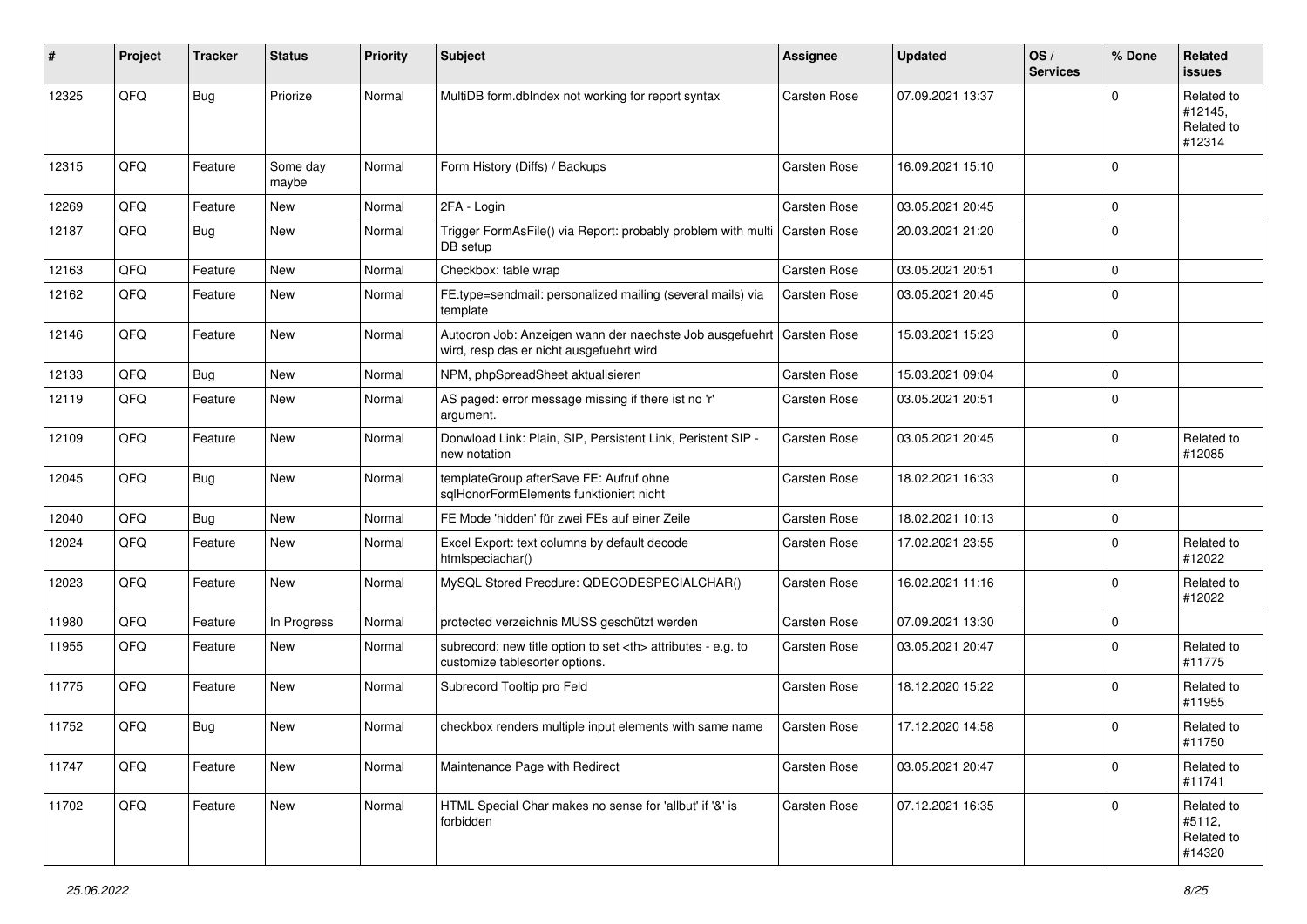| #     | Project | <b>Tracker</b> | <b>Status</b>     | <b>Priority</b> | <b>Subject</b>                                                                      | <b>Assignee</b>     | <b>Updated</b>   | OS/<br><b>Services</b> | % Done              | Related<br><b>issues</b>                                                                                                       |
|-------|---------|----------------|-------------------|-----------------|-------------------------------------------------------------------------------------|---------------------|------------------|------------------------|---------------------|--------------------------------------------------------------------------------------------------------------------------------|
| 11695 | QFQ     | <b>Bug</b>     | <b>New</b>        | Normal          | MultiForm required FE Error                                                         | <b>Carsten Rose</b> | 04.12.2020 13:34 |                        | $\mathbf 0$         |                                                                                                                                |
| 11668 | QFQ     | <b>Bug</b>     | New               | Normal          | Play function.sql - problem with mysql                                              | <b>Carsten Rose</b> | 03.05.2021 20:48 |                        | 0                   |                                                                                                                                |
| 11667 | QFQ     | <b>Bug</b>     | New               | Normal          | MySQL mariadb-server-10.3: Incorrect datetime value                                 | Carsten Rose        | 03.05.2021 20:48 |                        | 0                   |                                                                                                                                |
| 11523 | QFQ     | Feature        | New               | Normal          | Mit dynamic Update erkennen, ob Upload gemacht wurde                                | Carsten Rose        | 13.11.2020 15:07 |                        | $\mathbf 0$         | Related to<br>#9533                                                                                                            |
| 11517 | QFQ     | Bug            | In Progress       | Normal          | extraButtonInfo Broken for multiple FormElements                                    | <b>Carsten Rose</b> | 12.05.2022 13:12 |                        | $\mathbf 0$         | Related to<br>#7890,<br>Related to<br>#3811, Has<br>duplicate<br>#10905, Has<br>duplicate<br>#10553, Has<br>duplicate<br>#6779 |
| 11516 | QFQ     | Feature        | New               | Normal          | Multi Page Form (Previous/Next Buttons)                                             | <b>Carsten Rose</b> | 16.03.2021 17:52 |                        | $\mathbf 0$         |                                                                                                                                |
| 11504 | QFQ     | Feature        | New               | Normal          | Dynamic Update: Button text update for 'Save',' Close' &<br>'Delete'                | <b>Carsten Rose</b> | 12.11.2020 23:44 |                        | $\mathbf 0$         |                                                                                                                                |
| 11460 | QFQ     | Feature        | New               | Normal          | Easier creation of changelog: gitchangelog                                          | Carsten Rose        | 12.06.2021 10:20 |                        | $\mathbf 0$         | Related to<br>#13467                                                                                                           |
| 11323 | QFQ     | Feature        | Some day<br>maybe | Normal          | Report Frontend Editor Modal + Codemirror                                           | <b>Carsten Rose</b> | 16.09.2021 15:10 |                        | $\mathbf 0$         | Related to<br>#11036                                                                                                           |
| 11322 | QFQ     | Feature        | Some day<br>maybe | Normal          | Form Element JSON - (multiline parameter field)                                     | <b>Carsten Rose</b> | 16.09.2021 15:10 |                        | $\mathbf 0$         |                                                                                                                                |
| 11320 | QFQ     | Feature        | Priorize          | Normal          | Typo3 Version 10 support                                                            | Carsten Rose        | 05.05.2021 22:09 |                        | $\mathbf 0$         |                                                                                                                                |
| 11239 | QFQ     | Bug            | New               | Normal          | Radiobutton (plain): horizontales Rendern abhängig vom<br>Datentyp in der Datenbank | Carsten Rose        | 30.09.2020 18:37 |                        | $\mathbf 0$         |                                                                                                                                |
| 11217 | QFQ     | Feature        | Some day<br>maybe | Normal          | <b>Extend Script Functionality</b>                                                  | Carsten Rose        | 16.09.2021 15:10 |                        | $\mathbf 0$         |                                                                                                                                |
| 11080 | QFQ     | Feature        | New               | Normal          | Send MQTT messages                                                                  | Carsten Rose        | 29.08.2020 19:49 |                        | 0                   |                                                                                                                                |
| 11076 | QFQ     | Feature        | In Progress       | Normal          | SELECT  AS _websocket                                                               | Carsten Rose        | 30.08.2020 17:49 |                        | 0                   |                                                                                                                                |
| 11036 | QFQ     | Feature        | Some day<br>maybe | Normal          | inline report editor permissions                                                    | Carsten Rose        | 16.09.2021 15:09 |                        | $\mathbf 0$         | Related to<br>#11323                                                                                                           |
| 10996 | QFQ     | Feature        | New               | Normal          | Download video via sip: no seek                                                     | Carsten Rose        | 12.08.2020 14:18 |                        | 0                   |                                                                                                                                |
| 10979 | QFQ     | Feature        | New               | Normal          | Ajax Calls an API - dataReport                                                      | Carsten Rose        | 11.05.2022 12:15 |                        | $\mathbf 0$         |                                                                                                                                |
| 10976 | QFQ     | Feature        | New               | Normal          | Excel Export Verbesserungen                                                         | Carsten Rose        | 06.08.2020 10:56 |                        | $\mathsf{O}\xspace$ |                                                                                                                                |
| 10937 | QFQ     | Bug            | New               | Normal          | Fehler mit abhängigen Select- Feldern beim Positionieren                            | Carsten Rose        | 12.11.2020 23:45 |                        | $\mathbf 0$         |                                                                                                                                |
| 10819 | QFQ     | Feature        | New               | Normal          | Persistent SIP - second try                                                         | Carsten Rose        | 29.06.2020 23:02 |                        | $\mathbf 0$         | Related to<br>#6261                                                                                                            |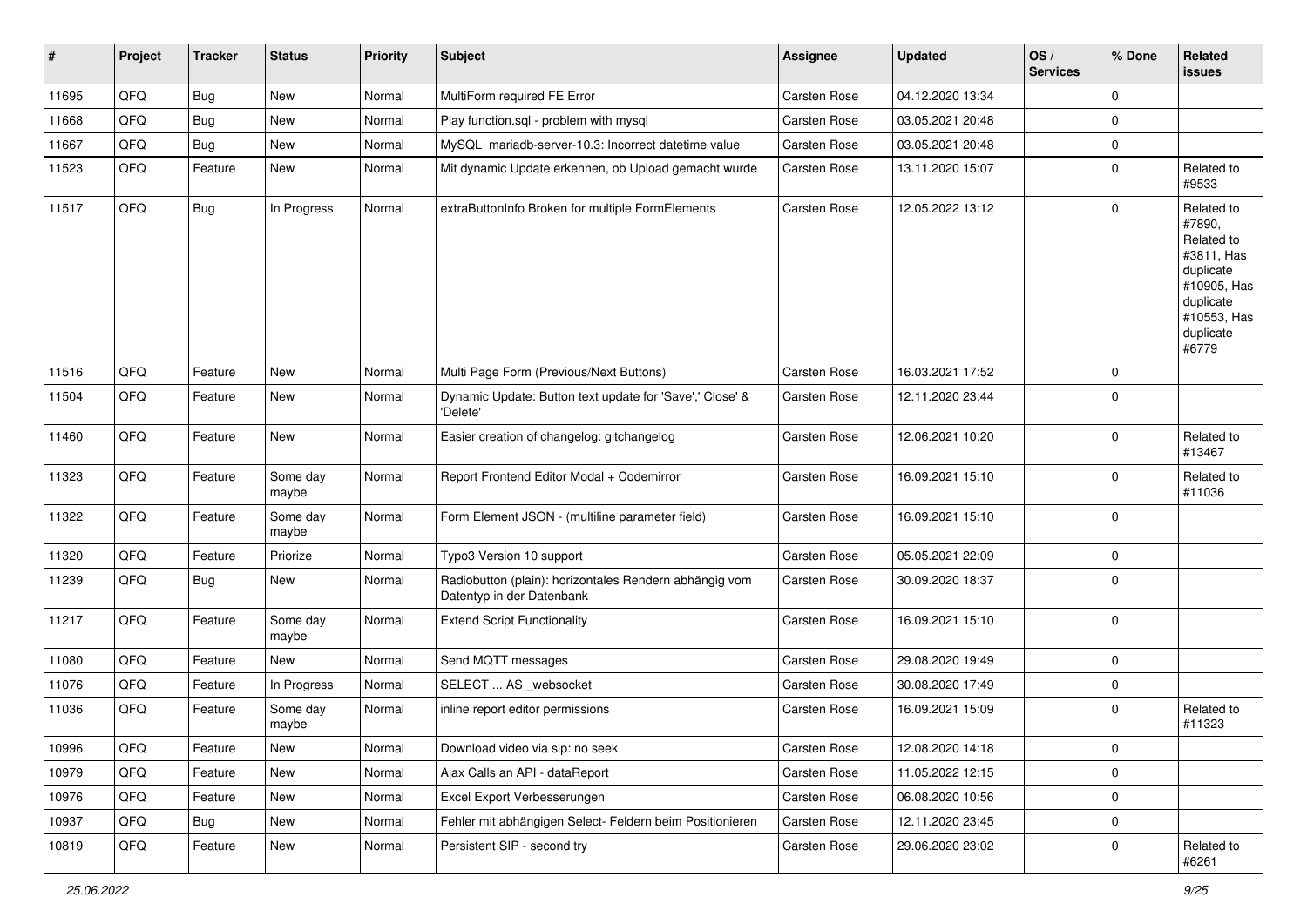| #     | Project | <b>Tracker</b> | <b>Status</b>     | <b>Priority</b> | <b>Subject</b>                                                                           | <b>Assignee</b>     | <b>Updated</b>   | OS/<br><b>Services</b> | % Done      | <b>Related</b><br>issues                                              |
|-------|---------|----------------|-------------------|-----------------|------------------------------------------------------------------------------------------|---------------------|------------------|------------------------|-------------|-----------------------------------------------------------------------|
| 10745 | QFQ     | Feature        | Some day<br>maybe | Normal          | Tablesorter Excel Export                                                                 | <b>Carsten Rose</b> | 16.09.2021 15:09 |                        | $\mathbf 0$ |                                                                       |
| 10716 | QFQ     | Feature        | Some day<br>maybe | Normal          | Business Logic mit Externen Skripten                                                     | Carsten Rose        | 16.09.2021 15:10 |                        | $\mathbf 0$ | Related to<br>#10713,<br>Related to<br>#8217                          |
| 10714 | QFQ     | Feature        | <b>New</b>        | Normal          | multi Table Form                                                                         | <b>Carsten Rose</b> | 16.03.2021 18:44 |                        | $\mathbf 0$ |                                                                       |
| 10704 | QFQ     | Bug            | New               | Normal          | wkhtml problem rendering fullCalendar.js / fabric.js >><br>successor: puppeteer          | Carsten Rose        | 12.11.2020 23:45 |                        | $\mathbf 0$ | Related to<br>#5024,<br>Related to<br>#4650,<br>Related to<br>#10715  |
| 10661 | QFQ     | <b>Bug</b>     | In Progress       | Normal          | Typo3 Warnungen                                                                          | <b>Carsten Rose</b> | 07.09.2021 13:23 |                        | 0           | Related to<br>#12440                                                  |
| 10658 | QFQ     | Bug            | New               | Normal          | processReadOnly broken                                                                   | <b>Carsten Rose</b> | 27.05.2020 17:55 |                        | $\mathbf 0$ |                                                                       |
| 10593 | QFQ     | Feature        | New               | Normal          | label2: text behind input element                                                        | Carsten Rose        | 16.05.2020 10:57 |                        | $\pmb{0}$   |                                                                       |
| 10588 | QFQ     | Bug            | New               | Normal          | typeahed Tag: Doku anpassen                                                              | <b>Carsten Rose</b> | 12.11.2020 23:45 |                        | $\mathbf 0$ |                                                                       |
| 10443 | QFQ     | Feature        | In Progress       | Normal          | Konzept api / live                                                                       | <b>Carsten Rose</b> | 07.05.2020 09:39 |                        | $\mathbf 0$ |                                                                       |
| 10322 | QFQ     | Bug            | New               | Normal          | FormElement / Radio: missing column 'enum' >> FE not<br>reported                         | <b>Carsten Rose</b> | 07.05.2020 09:37 |                        | $\pmb{0}$   |                                                                       |
| 10119 | QFQ     | Feature        | New               | Normal          | Dropdown (selectlist) & TypeAhead: format and catagorize<br>list                         | Carsten Rose        | 07.05.2020 09:36 |                        | $\mathbf 0$ |                                                                       |
| 10116 | QFQ     | Feature        | Some day<br>maybe | Normal          | TypeAhead: Tag - show inside 'input' element                                             | Carsten Rose        | 16.09.2021 15:09 |                        | $\mathbf 0$ |                                                                       |
| 10095 | QFQ     | Feature        | Some day<br>maybe | Normal          | Generic Gitlab Integration into QFQ                                                      | Carsten Rose        | 16.09.2021 15:10 |                        | $\mathbf 0$ |                                                                       |
| 10082 | QFQ     | Bug            | New               | Normal          | FE.type=SELECT - 'sanatize' Class                                                        | Carsten Rose        | 07.05.2020 09:36 |                        | $\mathbf 0$ | Related to<br>#10081                                                  |
| 10080 | QFQ     | Feature        | New               | Normal          | Popup on 'save' / 'close': configure dialog (answer<br>yes/no/cancle/)                   | <b>Carsten Rose</b> | 28.03.2021 20:52 |                        | 0           | Is duplicate<br>of #12262                                             |
| 10015 | QFQ     | Feature        | Priorize          | Normal          | Monospace in Textarea                                                                    | <b>Carsten Rose</b> | 03.02.2020 13:40 |                        | 0           |                                                                       |
| 10014 | QFQ     | Feature        | New               | Normal          | Manual.rst: describe behaviour and process order of<br>fillStoreVar, slaveId, sqlBefore, | Carsten Rose        | 01.02.2020 22:31 |                        | $\mathbf 0$ |                                                                       |
| 10013 | QFQ     | Feature        | Some day<br>maybe | Normal          | FE.typ=editor: CodeMirror                                                                | Carsten Rose        | 08.06.2022 10:37 |                        | $\mathbf 0$ | Related to<br>#12611,<br>Related to<br>#12490,<br>Related to<br>#7732 |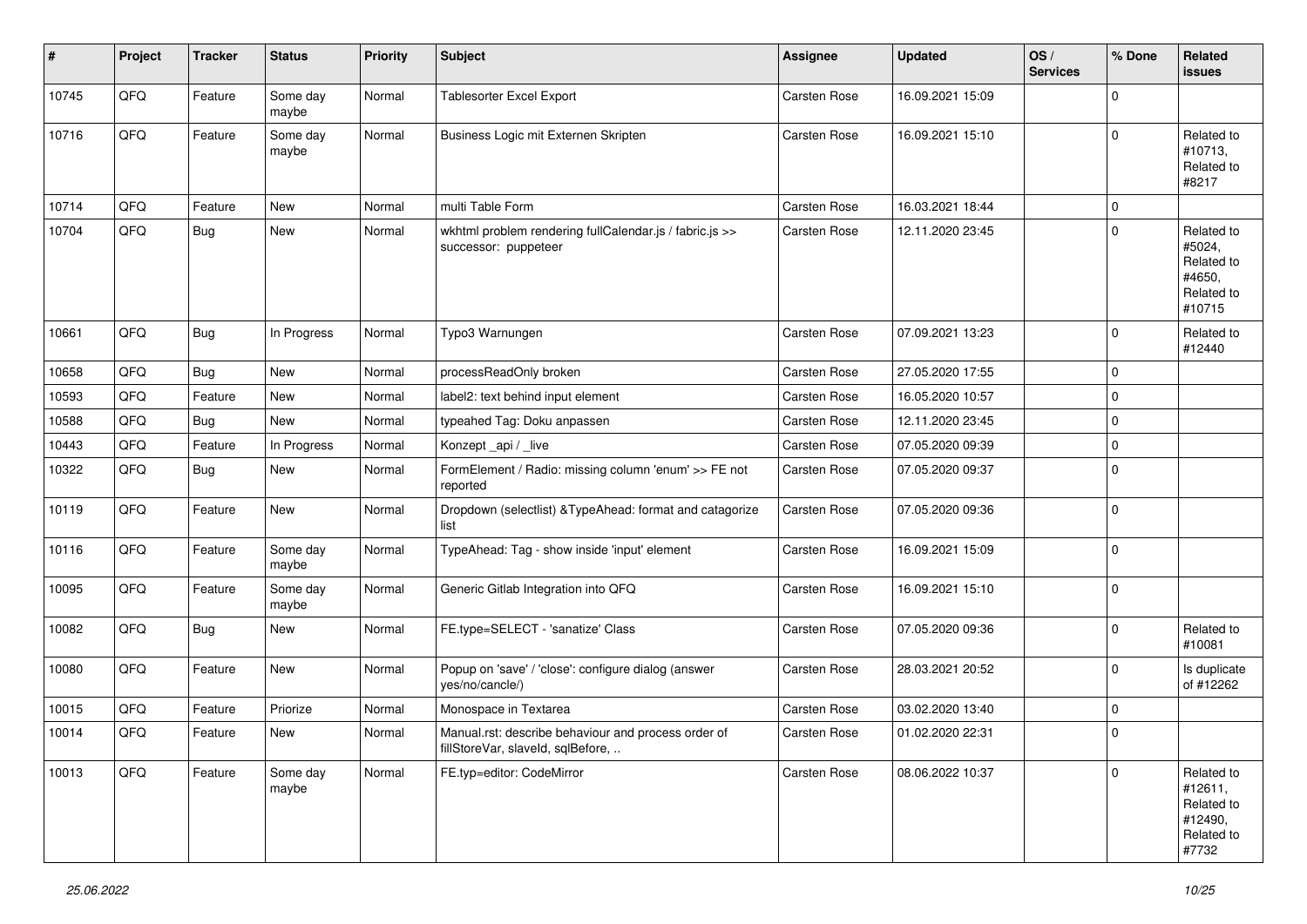| $\vert$ # | Project | <b>Tracker</b> | <b>Status</b> | <b>Priority</b> | Subject                                                                                                                               | Assignee            | <b>Updated</b>   | OS/<br><b>Services</b> | % Done      | Related<br><b>issues</b>                                                |
|-----------|---------|----------------|---------------|-----------------|---------------------------------------------------------------------------------------------------------------------------------------|---------------------|------------------|------------------------|-------------|-------------------------------------------------------------------------|
| 10012     | QFQ     | Feature        | Priorize      | Normal          | redirectAllMailTo: {{beEmail:T}}                                                                                                      | Carsten Rose        | 08.05.2021 09:54 |                        | $\Omega$    | Related to<br>#12412,<br>Related to<br>#12413,<br>Related to<br>#10011  |
| 10011     | QFQ     | Feature        | Priorize      | Normal          | Offer new STORE_TYPO3 Variable 'beUser', 'beEmail'                                                                                    | Carsten Rose        | 08.05.2021 09:51 |                        | $\Omega$    | Related to<br>#10012,<br>Related to<br>#12511                           |
| 10005     | QFQ     | Feature        | Priorize      | Normal          | Report / special column name:  AS _calendar                                                                                           | Carsten Rose        | 03.06.2020 17:28 |                        | $\mathbf 0$ |                                                                         |
| 9983      | QFQ     | Feature        | <b>New</b>    | Normal          | Report Notation: new keyword 'range'                                                                                                  | Carsten Rose        | 01.02.2020 15:55 |                        | $\Omega$    |                                                                         |
| 9975      | QFQ     | Bug            | Priorize      | Normal          | Dropdown Menu: 'r:3' broken                                                                                                           | Carsten Rose        | 01.02.2020 10:13 |                        | $\mathbf 0$ |                                                                         |
| 9968      | QFQ     | Feature        | Priorize      | Normal          | Tooltip in Links for Developer                                                                                                        | <b>Carsten Rose</b> | 01.02.2020 23:17 |                        | $\mathbf 0$ |                                                                         |
| 9958      | QFQ     | <b>Bug</b>     | Priorize      | Normal          | Broken subrecord query: no error message                                                                                              | Carsten Rose        | 05.02.2021 15:15 |                        | $\mathbf 0$ |                                                                         |
| 9947      | QFQ     | <b>Bug</b>     | Priorize      | Normal          | Unwanted error message if missing 'typeAheadSqlPrefetch'                                                                              | Carsten Rose        | 01.02.2020 10:13 |                        | $\mathbf 0$ |                                                                         |
| 9928      | QFQ     | Feature        | Priorize      | Normal          | SpecialColumnName: a) Deprecated: ' AS "_+tag " ', b)<br>New: ' AS "_ <tag1><tag2>"</tag2></tag1>                                     | Carsten Rose        | 01.02.2020 23:17 |                        | $\mathbf 0$ | Related to<br>#9929                                                     |
| 9927      | QFQ     | Feature        | New           | Normal          | QFQ Update: a) Update nur machen wenn BE User<br>eingeloggt ist., b) Bei Fehler genaue Meldung welcher<br>Updateschritt Probleme hat. | Carsten Rose        | 22.01.2020 12:59 |                        | $\mathbf 0$ |                                                                         |
| 9900      | QFQ     | Feature        | Priorize      | Normal          | Generic API Call: tt-content record >> JSON                                                                                           | Carsten Rose        | 01.02.2020 10:13 |                        | $\mathbf 0$ |                                                                         |
| 9862      | QFQ     | <b>Bug</b>     | Priorize      | Normal          | Failed writing to sql mail qfq.log should throw an exception                                                                          | Carsten Rose        | 01.02.2020 10:13 |                        | $\mathbf 0$ |                                                                         |
| 9834      | QFQ     | Bug            | Priorize      | Normal          | Input elements with tag 'disabled' are missing on<br>form-submit: server option 'processReadOnly' broken                              | Carsten Rose        | 07.12.2021 16:43 |                        | $\Omega$    | Related to<br>#9691,<br>Related to<br>#5305, Has<br>duplicate<br>#12331 |
| 9811      | QFQ     | Feature        | New           | Normal          | Report: tag every n'th row                                                                                                            | Carsten Rose        | 01.02.2020 23:22 |                        | $\mathbf 0$ |                                                                         |
| 9783      | QFQ     | Bug            | <b>New</b>    | Normal          | Email with special characters                                                                                                         | Carsten Rose        | 01.02.2020 23:22 |                        | $\mathbf 0$ |                                                                         |
| 9781      | QFQ     | Feature        | New           | Normal          | Button: CSS class to make buttons smaller                                                                                             | Carsten Rose        | 01.02.2020 23:22 |                        | $\mathbf 0$ |                                                                         |
| 9777      | QFQ     | Feature        | <b>New</b>    | Normal          | Logging QFQ Variables                                                                                                                 | Carsten Rose        | 16.12.2019 17:17 |                        | $\mathbf 0$ |                                                                         |
| 9773      | QFQ     | <b>Bug</b>     | <b>New</b>    | Normal          | form.parameter.formModeGlobal=requiredOff                                                                                             | Carsten Rose        | 01.02.2020 15:56 |                        | $\Omega$    |                                                                         |
| 9707      | QFQ     | Feature        | New           | Normal          | SIP security: encode pageld and check pageld on decode                                                                                | <b>Carsten Rose</b> | 01.02.2020 23:22 |                        | $\mathbf 0$ |                                                                         |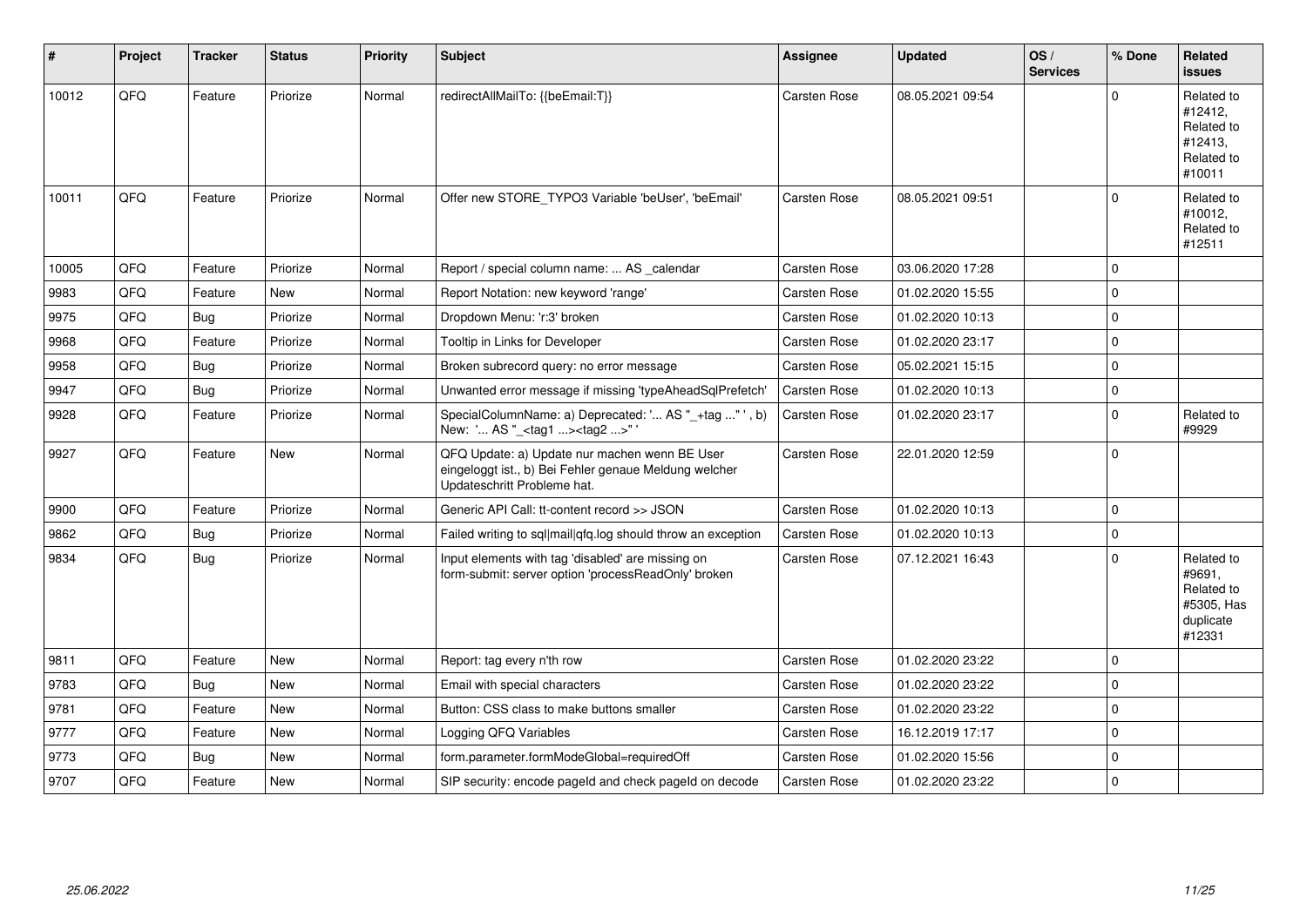| #    | Project | <b>Tracker</b> | <b>Status</b>     | <b>Priority</b> | <b>Subject</b>                                                                  | <b>Assignee</b>     | <b>Updated</b>   | OS/<br><b>Services</b> | % Done      | Related<br>issues                                                    |
|------|---------|----------------|-------------------|-----------------|---------------------------------------------------------------------------------|---------------------|------------------|------------------------|-------------|----------------------------------------------------------------------|
| 9706 | QFQ     | Feature        | <b>New</b>        | Normal          | Multi File Upload (hidden template group)                                       | Carsten Rose        | 01.02.2020 23:22 |                        | $\Omega$    | Related to<br>#7521,<br>Related to<br>#5562,<br>Related to<br>#13330 |
| 9704 | QFQ     | Feature        | Some day<br>maybe | Normal          | Thumbnails Generieren beim Splitten von PDF Files                               | <b>Carsten Rose</b> | 11.12.2019 16:01 |                        | $\Omega$    |                                                                      |
| 9669 | QFQ     | Bug            | Some day<br>maybe | Normal          | Checkbox / Template Group: radio/checkbox visible broken<br>after 'add'         | Carsten Rose        | 16.06.2021 13:47 |                        | $\Omega$    | Related to<br>#8091                                                  |
| 9668 | QFQ     | Feature        | Priorize          | Normal          | Form.mode: rename 'hidden' to 'hide'                                            | Carsten Rose        | 05.05.2021 22:14 |                        | $\Omega$    | Related to<br>#6437                                                  |
| 9602 | QFQ     | Feature        | New               | Normal          | Form definition as JSON                                                         | Carsten Rose        | 01.02.2020 23:21 |                        | $\mathbf 0$ | Related to<br>#9600                                                  |
| 9579 | QFQ     | Feature        | Some day<br>maybe | Normal          | Multiform with Process Row                                                      | Carsten Rose        | 11.12.2019 16:01 |                        | $\Omega$    |                                                                      |
| 9537 | QFQ     | Feature        | New               | Normal          | FormEditor: Edit fieldset in FrontEnd                                           | Carsten Rose        | 01.02.2020 23:22 |                        | 0           |                                                                      |
| 9533 | QFQ     | <b>Bug</b>     | <b>New</b>        | Normal          | FE.type=upload: Check in 'beforeSave' if upload is given                        | Carsten Rose        | 01.02.2020 23:22 |                        | $\Omega$    | Related to<br>#11523                                                 |
| 9394 | QFQ     | Feature        | Priorize          | Normal          | REST: allow for non numerical ids in get requests                               | Carsten Rose        | 05.05.2021 22:10 |                        | $\Omega$    |                                                                      |
| 9352 | QFQ     | Feature        | New               | Normal          | FE 'Native' fire slaveld, sqlAfter, sqlIns                                      | Carsten Rose        | 01.02.2020 23:22 |                        | $\Omega$    |                                                                      |
| 9348 | QFQ     | Feature        | New               | Normal          | defaultThumbnailSize: pre render thumbnails                                     | Carsten Rose        | 12.06.2021 09:05 |                        | $\Omega$    |                                                                      |
| 9346 | QFQ     | Feature        | Priorize          | Normal          | beforeSave: check if an upload is given                                         | Carsten Rose        | 11.06.2021 21:18 |                        | $\Omega$    |                                                                      |
| 9317 | QFQ     | Bug            | New               | Normal          | FE.type=note: with dynamic show/hidden an empty label<br>causes trouble         | Carsten Rose        | 01.02.2020 23:22 |                        | $\mathbf 0$ |                                                                      |
| 9281 | QFQ     | <b>Bug</b>     | Some day<br>maybe | Normal          | Allow STRICT_TRANS_TABLES                                                       | <b>Carsten Rose</b> | 02.01.2021 18:43 |                        | $\mathbf 0$ |                                                                      |
| 9221 | QFQ     | Feature        | New               | Normal          | typeAhead: Zeichenlimite ausschalten                                            | Carsten Rose        | 08.05.2021 17:06 |                        | $\mathbf 0$ |                                                                      |
| 9208 | QFQ     | Feature        | New               | Normal          | Manage 'recent' records                                                         | Carsten Rose        | 01.02.2020 23:22 |                        | $\Omega$    |                                                                      |
| 9177 | QFQ     | Bug            | New               | Normal          | Bug? QFQ tries to save an action FE, which has real<br>existing column name     | Carsten Rose        | 01.02.2020 23:22 |                        | $\Omega$    |                                                                      |
| 9136 | QFQ     | Feature        | <b>New</b>        | Normal          | Create ZIP files with dynamic PDFs                                              | Carsten Rose        | 01.02.2020 23:22 |                        | 0           |                                                                      |
| 9129 | QFQ     | Feature        | New               | Normal          | sqlValidate: Message as notification, not as error                              | Carsten Rose        | 01.02.2020 23:22 |                        | $\pmb{0}$   | Related to<br>#9128                                                  |
| 9128 | QFQ     | Feature        | New               | Normal          | Error Message: not replaced variables- a) replace back to<br>'{{', b) underline | Carsten Rose        | 01.02.2020 23:22 |                        | 0           | Related to<br>#9129                                                  |
| 9127 | QFQ     | Bug            | New               | Normal          | Error Message: change 'roll over' color - text not readable                     | Carsten Rose        | 01.02.2020 23:22 |                        | 0           |                                                                      |
| 9077 | QFQ     | Bug            | New               | Normal          | typeAheadSql: report broken SQL                                                 | Carsten Rose        | 01.02.2020 23:22 |                        | $\pmb{0}$   |                                                                      |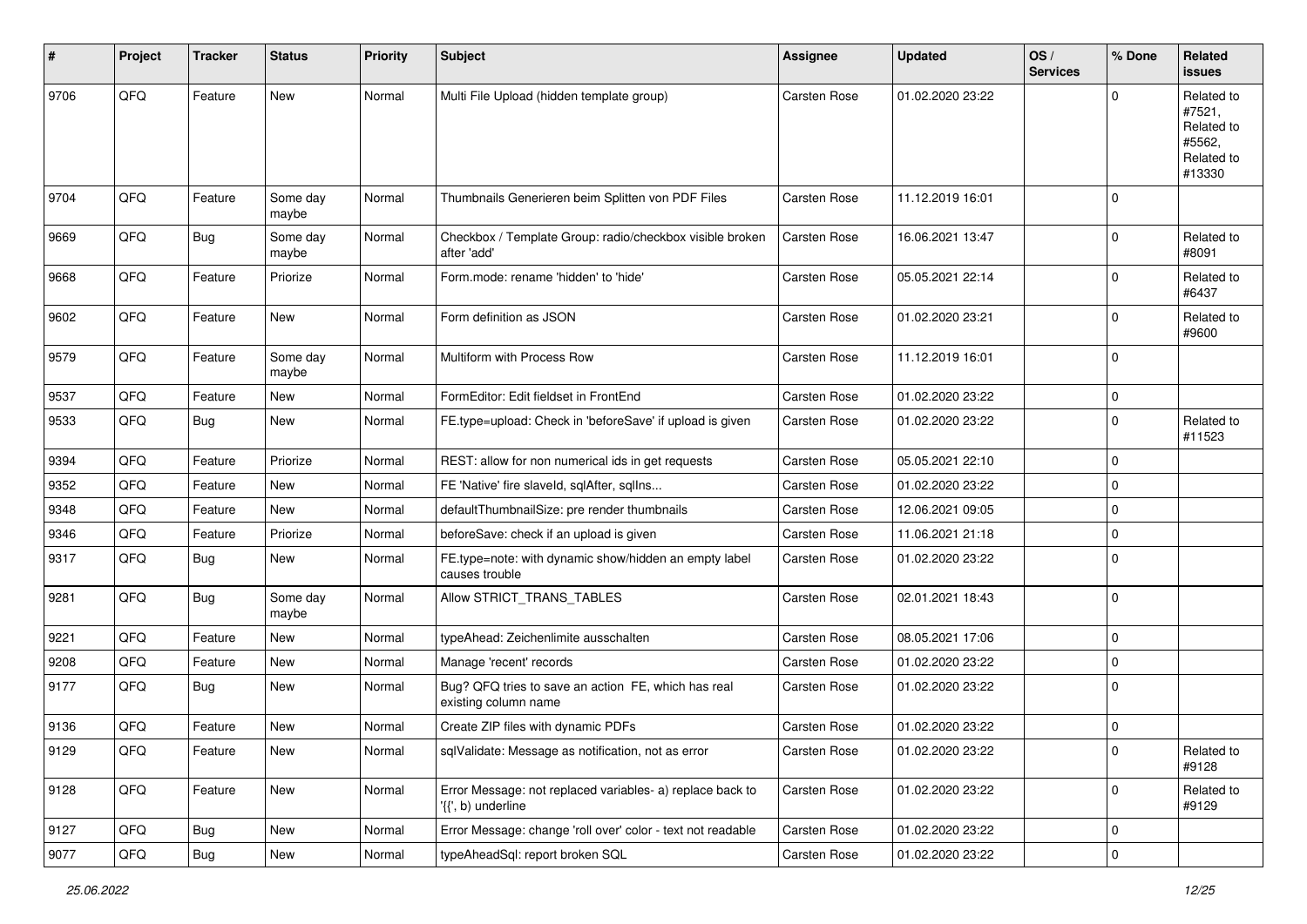| $\sharp$ | Project | <b>Tracker</b> | <b>Status</b>     | <b>Priority</b> | <b>Subject</b>                                                                                         | Assignee     | <b>Updated</b>   | OS/<br><b>Services</b> | % Done      | Related<br><b>issues</b> |
|----------|---------|----------------|-------------------|-----------------|--------------------------------------------------------------------------------------------------------|--------------|------------------|------------------------|-------------|--------------------------|
| 9013     | QFQ     | <b>Bug</b>     | <b>New</b>        | Normal          | Error in Twig template not handled                                                                     | Carsten Rose | 20.10.2021 13:43 |                        | $\Omega$    |                          |
| 8975     | QFQ     | Feature        | <b>New</b>        | Normal          | Report Notation: 2.0                                                                                   | Carsten Rose | 01.02.2020 23:22 |                        | $\pmb{0}$   | Related to<br>#8963      |
| 8963     | QFQ     | Feature        | Priorize          | Normal          | Setting values in a store: flexible way                                                                | Carsten Rose | 05.05.2021 22:10 |                        | $\Omega$    | Related to<br>#8975      |
| 8894     | QFQ     | Feature        | Some day<br>maybe | Normal          | Documentation Tags Usable in QFQ Application                                                           | Carsten Rose | 11.12.2019 16:01 |                        | $\mathbf 0$ |                          |
| 8892     | QFQ     | Feature        | Some day<br>maybe | Normal          | Display and Edit SQL Comments in Form Editor                                                           | Carsten Rose | 11.12.2019 16:01 |                        | $\Omega$    |                          |
| 8806     | QFQ     | Feature        | <b>New</b>        | Normal          | <b>SQL Function nl2br</b>                                                                              | Carsten Rose | 01.02.2020 23:22 |                        | 0           |                          |
| 8719     | QFQ     | Feature        | <b>New</b>        | Normal          | extraButtonLock: add support for 0/1                                                                   | Carsten Rose | 01.02.2020 23:22 |                        | $\pmb{0}$   |                          |
| 8702     | QFQ     | Feature        | <b>New</b>        | Normal          | Load Record which is locked: missing user info                                                         | Carsten Rose | 11.12.2019 16:16 |                        | $\mathbf 0$ | Related to<br>#9789      |
| 8586     | QFQ     | Feature        | Some day<br>maybe | Normal          | QFQ: Enhance Error message for 'record not found'                                                      | Carsten Rose | 16.09.2021 15:10 |                        | $\Omega$    |                          |
| 8585     | QFQ     | Feature        | Priorize          | Normal          | Enhance Error message for 'unknown form'                                                               | Carsten Rose | 01.02.2020 10:13 |                        | 0           |                          |
| 8584     | QFG     | Feature        | Priorize          | Normal          | FE 'Action' - never assign to Container (except Template<br>Group)                                     | Carsten Rose | 01.02.2020 10:13 |                        | $\Omega$    |                          |
| 8520     | QFQ     | Feature        | Some day<br>maybe | Normal          | Bring QFQ to Composer                                                                                  | Carsten Rose | 16.09.2021 15:10 |                        | $\Omega$    |                          |
| 8336     | QFQ     | Feature        | <b>New</b>        | Normal          | Form > modified > Close New: a) Optional disable popup, b)<br>custom text, c) mode on save: close stay | Carsten Rose | 01.02.2020 23:22 |                        | $\Omega$    | Related to<br>#8335      |
| 8277     | QFQ     | Feature        | Priorize          | Normal          | fe.parameter.default=                                                                                  | Carsten Rose | 01.02.2020 23:17 |                        | 0           | Related to<br>#8113      |
| 8217     | QFQ     | Feature        | <b>New</b>        | Normal          | if-elseif-else construct                                                                               | Carsten Rose | 16.03.2021 18:41 |                        | $\Omega$    | Related to<br>#10716     |
| 8187     | QFQ     | Feature        | <b>New</b>        | Normal          | Subrecord: enable/hide new button - make new/edit/delete<br>customizeable.                             | Carsten Rose | 06.03.2021 18:44 |                        | $\Omega$    | Related to<br>#11326     |
| 8106     | QFQ     | Bug            | Some day<br>maybe | Normal          | Dynamic Update: Feld kann nicht auf empty zurückgesetzt<br>werden                                      | Carsten Rose | 11.12.2019 16:01 |                        | $\Omega$    |                          |
| 8101     | QFQ     | Feature        | Some day<br>maybe | Normal          | Password hash: support further hashing methods                                                         | Carsten Rose | 16.09.2021 15:10 |                        | $\mathbf 0$ |                          |
| 8089     | QFQ     | Feature        | <b>New</b>        | Normal          | Copy/Paste for FormElements                                                                            | Carsten Rose | 01.02.2020 23:22 |                        | $\mathbf 0$ |                          |
| 8049     | QFQ     | Bug            | <b>New</b>        | Normal          | FE.type=note, column 'value': text moves some pixel to top<br>after save                               | Carsten Rose | 01.02.2020 23:22 |                        | 0           |                          |
| 8044     | QFQ     | Feature        | Priorize          | Normal          | Transaction: a) Form, b) Report                                                                        | Carsten Rose | 05.05.2021 22:14 |                        | $\Omega$    | Related to<br>#8043      |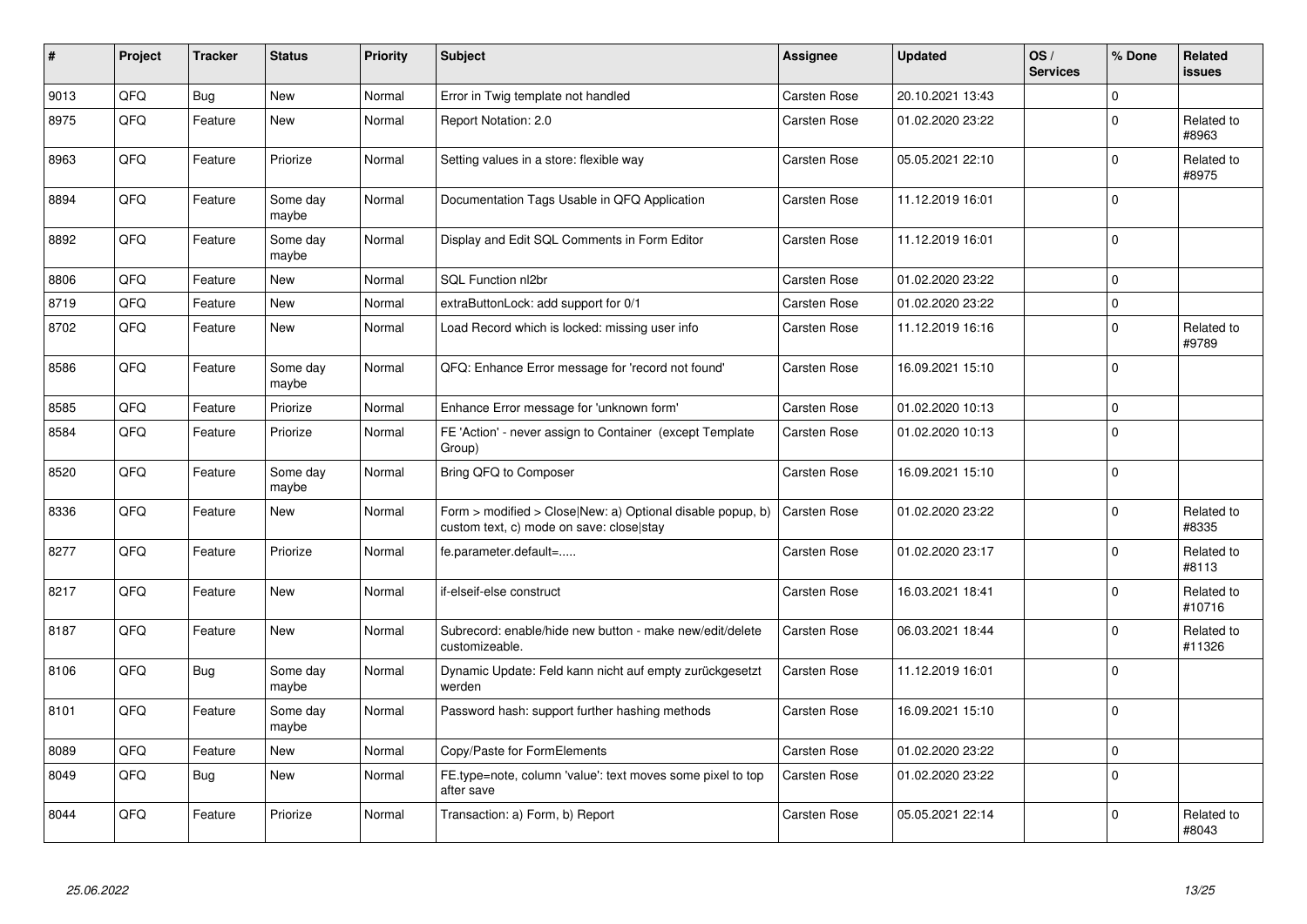| #    | Project | <b>Tracker</b> | <b>Status</b> | <b>Priority</b> | <b>Subject</b>                                                                                        | <b>Assignee</b>     | <b>Updated</b>   | OS/<br><b>Services</b> | % Done      | Related<br><b>issues</b> |
|------|---------|----------------|---------------|-----------------|-------------------------------------------------------------------------------------------------------|---------------------|------------------|------------------------|-------------|--------------------------|
| 8037 | QFQ     | <b>Bug</b>     | Priorize      | Normal          | FE.type=upload (advanced mode): {{slaveId:V}} missing<br>during dynamic update                        | Carsten Rose        | 01.02.2020 10:13 |                        | $\Omega$    |                          |
| 8034 | QFQ     | Feature        | Priorize      | Normal          | FormElement 'data': 22.22.2222 should not be accepted                                                 | Carsten Rose        | 01.02.2020 10:13 |                        | $\mathbf 0$ |                          |
| 7924 | QFQ     | Feature        | New           | Normal          | Radio/Checkbox with Tooltip                                                                           | Carsten Rose        | 01.02.2020 23:22 |                        | $\mathbf 0$ |                          |
| 7920 | QFQ     | Feature        | New           | Normal          | FE: Syntax Highlight, Zeinlenumbruch                                                                  | Carsten Rose        | 01.02.2020 10:03 |                        | 0           |                          |
| 7890 | QFQ     | Bug            | New           | Normal          | FormElement 'required': extraButtonInfo not aligned                                                   | Carsten Rose        | 11.06.2021 21:17 |                        | $\mathbf 0$ | Related to<br>#11517     |
| 7812 | QFQ     | Feature        | New           | Normal          | FE 'Subrecord' - new option 'subrecordShowFilter',<br>'subrecordPaging'                               | Carsten Rose        | 01.02.2020 23:22 |                        | $\Omega$    |                          |
| 7795 | QFQ     | <b>Bug</b>     | New           | Normal          | Readonly Form: Typeahead-Felder                                                                       | Carsten Rose        | 01.02.2020 23:22 |                        | 0           |                          |
| 7685 | QFQ     | Bug            | New           | Normal          | Open FormElement from QFQ error message and save<br>modified record: error about missing {{formId:F}} | Carsten Rose        | 01.02.2020 23:22 |                        | $\Omega$    |                          |
| 7683 | QFQ     | Feature        | New           | Normal          | Special column names in '{{ SELECT  AS _link }}' should<br>be detected                                | Carsten Rose        | 01.02.2020 23:21 |                        | $\mathbf 0$ |                          |
| 7681 | QFQ     | Feature        | New           | Normal          | Optional switch off 'check for modified record'                                                       | Carsten Rose        | 01.02.2020 23:21 |                        | $\mathbf 0$ |                          |
| 7660 | QFQ     | Feature        | New           | Normal          | IMAP: import mails to DB, move / delete mails                                                         | Carsten Rose        | 01.02.2020 09:52 |                        | $\mathbf 0$ |                          |
| 7656 | QFQ     | Bug            | Priorize      | Normal          | FE with required, 'pattern' and 'extraButtonLock': always<br>complain about missing value             | Carsten Rose        | 01.02.2020 10:13 |                        | $\Omega$    |                          |
| 7630 | QFQ     | Feature        | Priorize      | Normal          | detailed error message for simple upload                                                              | Carsten Rose        | 01.02.2020 10:13 |                        | $\mathbf 0$ |                          |
| 7616 | QFQ     | <b>Bug</b>     | Priorize      | Normal          | Selectlist with Enum & Dynamic Update                                                                 | Carsten Rose        | 01.02.2020 10:13 |                        | $\mathbf 0$ |                          |
| 7574 | QFQ     | Bug            | New           | Normal          | Substitute error: form element not reported / dont parse<br>Form.note                                 | Carsten Rose        | 01.02.2020 23:21 |                        | $\Omega$    |                          |
| 7547 | QFQ     | Bug            | New           | Normal          | Error Message in afterSave: wrong parameter column<br>reported                                        | <b>Carsten Rose</b> | 01.02.2020 23:22 |                        | $\Omega$    |                          |
| 7524 | QFQ     | Bug            | New           | Normal          | QFQ throws a 'General Error' if 'fileadmin/protected/log/' is<br>not writeable                        | Carsten Rose        | 01.02.2020 23:22 |                        | $\mathbf 0$ |                          |
| 7522 | QFQ     | Feature        | Priorize      | Normal          | Inserting default index.html to folder (Avoid Apache<br>Indexing)                                     | Carsten Rose        | 01.02.2020 10:13 |                        | $\mathbf 0$ |                          |
| 7521 | QFQ     | Feature        | New           | Normal          | TemplateGroup: fe.type=upload                                                                         | Carsten Rose        | 01.02.2020 23:21 |                        | $\mathbf 0$ | Related to<br>#9706      |
| 7520 | QFQ     | Feature        | New           | Normal          | QR Code:  AS _qr ( AS _link)                                                                          | Carsten Rose        | 01.02.2020 23:22 |                        | $\mathbf 0$ |                          |
| 7519 | QFQ     | Feature        | New           | Normal          | Select: Multi                                                                                         | Carsten Rose        | 01.02.2020 23:22 |                        | $\mathsf 0$ |                          |
| 7513 | QFQ     | Bug            | New           | Normal          | Radios not correct aligned                                                                            | Carsten Rose        | 01.02.2020 23:22 |                        | $\pmb{0}$   |                          |
| 7512 | QFQ     | Bug            | New           | Normal          | FE: inputType=number >> 'pattern' is not respected                                                    | Carsten Rose        | 01.02.2020 23:22 |                        | $\pmb{0}$   |                          |
| 7481 | QFQ     | Feature        | New           | Normal          | Detect 'BaseUrl' automatically                                                                        | Carsten Rose        | 01.02.2020 23:21 |                        | $\pmb{0}$   |                          |
| 7480 | QFQ     | Feature        | New           | Normal          | Record History (Undo / Redo)                                                                          | Carsten Rose        | 11.12.2019 16:16 |                        | $\mathbf 0$ | Related to<br>#2361      |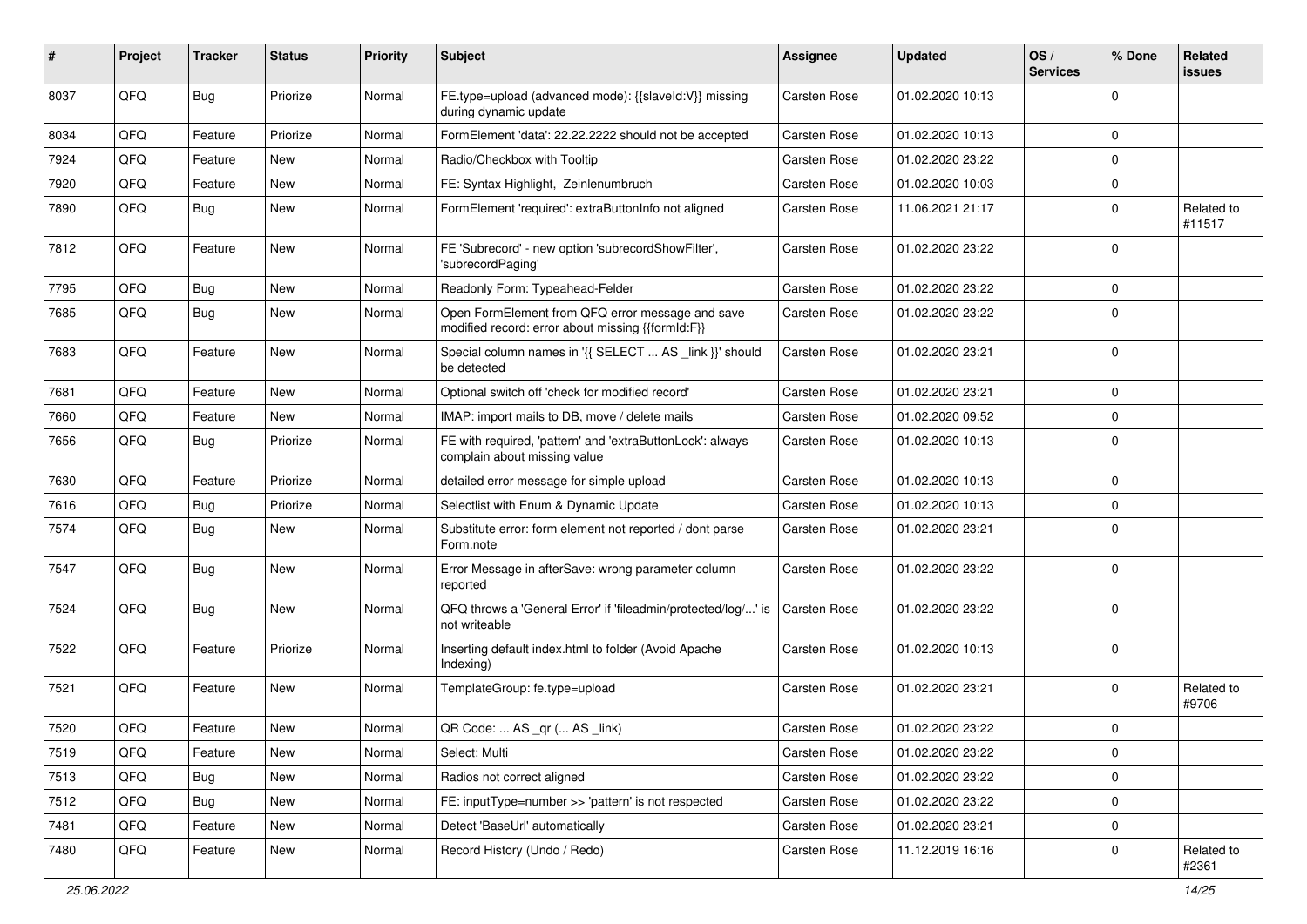| #    | Project | <b>Tracker</b> | <b>Status</b>     | <b>Priority</b> | <b>Subject</b>                                                                                                             | <b>Assignee</b> | <b>Updated</b>   | OS/<br><b>Services</b> | % Done      | Related<br><b>issues</b> |
|------|---------|----------------|-------------------|-----------------|----------------------------------------------------------------------------------------------------------------------------|-----------------|------------------|------------------------|-------------|--------------------------|
| 7453 | QFQ     | Feature        | Some day<br>maybe | Normal          | import / export forms QFQ                                                                                                  | Carsten Rose    | 16.09.2021 15:10 |                        | $\Omega$    |                          |
| 7452 | QFQ     | Feature        | Some day<br>maybe | Normal          | automate deployment new QFQ version                                                                                        | Carsten Rose    | 16.09.2021 15:10 |                        | $\mathbf 0$ |                          |
| 7342 | QFQ     | Feature        | New               | Normal          | add content $=$ hide this                                                                                                  | Carsten Rose    | 01.02.2020 23:21 |                        | $\Omega$    |                          |
| 7336 | QFQ     | Feature        | Some day<br>maybe | Normal          | PDF Upload: disallow PDFs with specific Meta information                                                                   | Carsten Rose    | 11.12.2019 16:01 |                        | $\mathbf 0$ |                          |
| 7290 | QFQ     | Feature        | Priorize          | Normal          | FormEditor: title as textarea if LEN(title)>60                                                                             | Carsten Rose    | 01.02.2020 10:13 |                        | $\Omega$    | Blocked by<br>#7682      |
| 7280 | QFQ     | Feature        | New               | Normal          | recently used table                                                                                                        | Carsten Rose    | 01.02.2020 23:21 |                        | $\mathbf 0$ |                          |
| 7261 | QFQ     | <b>Bug</b>     | New               | Normal          | Report pathFilename for user without path, only the filename                                                               | Carsten Rose    | 01.02.2020 23:21 |                        | $\mathbf 0$ |                          |
| 7239 | QFQ     | Feature        | New               | Normal          | TinyMCE: html tag whitelist                                                                                                | Carsten Rose    | 01.02.2020 23:21 |                        | $\mathbf 0$ | Related to<br>#14320     |
| 7219 | QFQ     | <b>Bug</b>     | New               | Normal          | typeSheadSql / typeAheadSqlPrefetch: change to curly<br>braces                                                             | Carsten Rose    | 01.02.2020 23:21 |                        | $\Omega$    |                          |
| 7217 | QFQ     | Feature        | Priorize          | Normal          | Download: notice User if ` sip=?` is missing                                                                               | Carsten Rose    | 01.02.2020 10:13 |                        | $\mathbf 0$ |                          |
| 7175 | QFQ     | Feature        | New               | Normal          | Upload: md5 hash as filename                                                                                               | Carsten Rose    | 01.02.2020 23:21 |                        | $\mathbf 0$ |                          |
| 7119 | QFQ     | Feature        | New               | Normal          | Upload: scaleDownWidth, scaleDownHeight                                                                                    | Carsten Rose    | 01.02.2020 23:21 |                        | $\mathbf 0$ |                          |
| 7109 | QFQ     | Feature        | New               | Normal          | Dynamic Updates: row/element hide                                                                                          | Carsten Rose    | 01.02.2020 23:22 |                        | $\mathbf 0$ | Has duplicate<br>#4081   |
| 7107 | QFQ     | Feature        | Some day<br>maybe | Normal          | Showcase Registration Tool: Anmeldung / Administration :<br>Liste Anmeldungen / Emaileinaldung                             | Carsten Rose    | 11.12.2019 16:01 |                        | $\Omega$    |                          |
| 7102 | QFQ     | Feature        | New               | Normal          | Comment sign in report: '#' and '--'                                                                                       | Carsten Rose    | 01.02.2020 23:21 |                        | $\mathbf 0$ |                          |
| 7099 | QFQ     | Feature        | New               | Normal          | Redesign FormEditor                                                                                                        | Carsten Rose    | 01.02.2020 23:21 |                        | $\mathbf 0$ |                          |
| 7014 | QFQ     | <b>Bug</b>     | New               | Normal          | Sending invalid emails succeeds when<br>debug.redirectAllMailTo is set                                                     | Carsten Rose    | 01.02.2020 23:21 |                        | $\mathbf 0$ |                          |
| 7002 | QFQ     | <b>Bug</b>     | New               | Normal          | Dynamic Update: row does not disappear / appear                                                                            | Carsten Rose    | 01.02.2020 23:22 |                        | $\mathbf 0$ |                          |
| 6998 | QFQ     | Feature        | Priorize          | Normal          | Form: with debug=on show column information as tooltip of<br>column label                                                  | Carsten Rose    | 01.02.2020 10:13 |                        | $\mathbf 0$ |                          |
| 6912 | QFQ     | <b>Bug</b>     | New               | Normal          | error Message Var 'deadline' already set in SIP - in Form<br>with FE.value={{deadline:R:::{{deadlinePeriod:Y}}}}           | Carsten Rose    | 01.02.2020 23:21 |                        | $\mathbf 0$ |                          |
| 6855 | QFQ     | Feature        | New               | Normal          | With {{feUser:U}}!={{feUser:T}}: Save / Delete: only possible<br>with {{feUserSave:U}}='yes' and '{{feUserDelete:U}}='yes' | Carsten Rose    | 01.02.2020 23:21 |                        | $\mathbf 0$ |                          |
| 6765 | QFG     | Feature        | New               | Normal          | Moeglichkeit via QFQ eigene Logs zu schreiben                                                                              | Carsten Rose    | 01.02.2020 23:21 |                        | $\mathbf 0$ |                          |
| 6723 | QFQ     | Feature        | New               | Normal          | Report QFQ Installation and Version                                                                                        | Carsten Rose    | 12.06.2021 09:07 |                        | $\mathbf 0$ |                          |
| 6715 | QFG     | Feature        | Some day<br>maybe | Normal          | Code-Refactoring: dbArray vereinheitlichen                                                                                 | Carsten Rose    | 11.12.2019 16:02 |                        | $\mathbf 0$ |                          |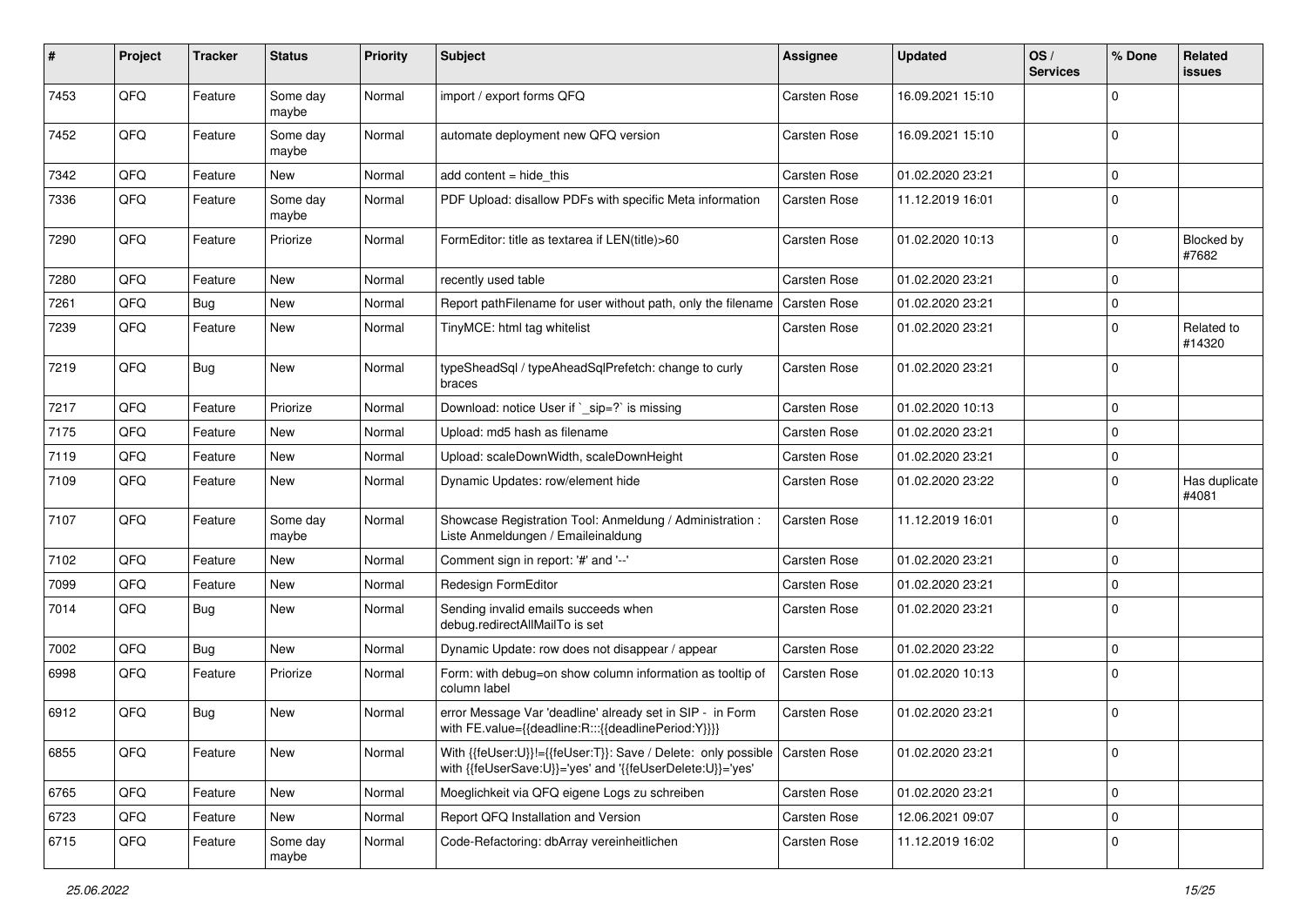| #    | Project | <b>Tracker</b> | <b>Status</b>     | <b>Priority</b> | <b>Subject</b>                                                                                        | Assignee            | <b>Updated</b>   | OS/<br><b>Services</b> | % Done   | Related<br><b>issues</b>                    |
|------|---------|----------------|-------------------|-----------------|-------------------------------------------------------------------------------------------------------|---------------------|------------------|------------------------|----------|---------------------------------------------|
| 6677 | QFQ     | <b>Bug</b>     | New               | Normal          | Error message FE Action Element: no/wrong FE reference<br>who cause the problem.                      | Carsten Rose        | 01.02.2020 23:21 |                        | $\Omega$ |                                             |
| 6602 | QFQ     | Feature        | <b>New</b>        | Normal          | Formlet: in Report auf Mausklick ein mini-form oeffnen                                                | Carsten Rose        | 11.12.2019 16:16 |                        | $\Omega$ |                                             |
| 6594 | QFQ     | Feature        | New               | Normal          | Excel: on download, check if there is a valid sip                                                     | Carsten Rose        | 01.02.2020 23:21 |                        | $\Omega$ |                                             |
| 6574 | QFQ     | Bug            | Priorize          | Normal          | gfg.log: Fehlermeldung wurde angezeigt, aber nicht geloggt                                            | <b>Carsten Rose</b> | 01.02.2020 10:13 |                        | 0        |                                             |
| 6483 | QFQ     | Bug            | <b>New</b>        | Normal          | R Store funktioniert nicht bei 'Report Notation' im FE                                                | <b>Carsten Rose</b> | 01.02.2020 23:21 |                        | $\Omega$ |                                             |
| 6462 | QFQ     | <b>Bug</b>     | <b>New</b>        | Normal          | File Upload: Nutzlose Fehlermeldung wenn Datei zu gross                                               | <b>Carsten Rose</b> | 01.02.2020 23:21 |                        | $\Omega$ | Related to<br>#6139                         |
| 6437 | QFQ     | Feature        | <b>New</b>        | Normal          | Neuer Mode Button bei FormElementen                                                                   | Carsten Rose        | 01.02.2020 23:21 |                        | $\Omega$ | Related to<br>#9668.<br>Blocked by<br>#9678 |
| 6292 | QFQ     | Feature        | <b>New</b>        | Normal          | Download: File speichern mit Hash aber original Filename in<br>der Datenbank vermerken fuer Downloads | Carsten Rose        | 01.02.2020 23:21 |                        | $\Omega$ |                                             |
| 6289 | QFQ     | Feature        | New               | Normal          | Form: Log                                                                                             | Carsten Rose        | 01.02.2020 23:21 |                        | $\Omega$ |                                             |
| 6261 | QFQ     | Feature        | <b>New</b>        | Normal          | Persistent SIP                                                                                        | Carsten Rose        | 12.06.2021 09:07 |                        | $\Omega$ | Related to<br>#10819                        |
| 6250 | QFQ     | Feature        | In Progress       | Normal          | Enhance layout: a) Subrecord, b) Subrecord-Title                                                      | Carsten Rose        | 01.02.2020 23:22 |                        | $\Omega$ | Related to<br>#5391                         |
| 5991 | QFQ     | <b>Bug</b>     | Some day<br>maybe | Normal          | URLs with ' ' or long parameter are problematic                                                       | Carsten Rose        | 01.02.2020 23:19 |                        | $\Omega$ |                                             |
| 5983 | QFQ     | Feature        | Some day<br>maybe | Normal          | Form Submit (save & update): normalize date/-time FE                                                  | Carsten Rose        | 01.02.2020 23:19 |                        | $\Omega$ |                                             |
| 5942 | QFQ     | Feature        | Priorize          | Normal          | 'L' and 'type': append to links, generate via '_link' by using<br>'u:' .                              | <b>Carsten Rose</b> | 01.02.2020 10:13 |                        | $\Omega$ |                                             |
| 5894 | QFQ     | Feature        | Feedback          | Normal          | Typeahead in Report: show/hide rows dynamically                                                       | Carsten Rose        | 18.02.2022 08:50 |                        | $\Omega$ | Related to<br>#5893.<br>Related to<br>#5885 |
| 5852 | QFQ     | Feature        | Some day<br>maybe | Normal          | Logging: mail.log / sql.log - im FE anzeigen und via AJAX<br>aktualisieren                            | <b>Carsten Rose</b> | 01.02.2020 23:19 |                        | $\Omega$ | Related to<br>#5885                         |
| 5782 | QFQ     | Feature        | New               | Normal          | NextCloud API                                                                                         | Carsten Rose        | 01.02.2020 10:02 |                        | $\Omega$ |                                             |
| 5768 | QFQ     | Bug            | Some day<br>maybe | Normal          | {{pageLanguage:T}}' missing if QFQ is called via api                                                  | Carsten Rose        | 01.02.2020 23:19 |                        | $\Omega$ |                                             |
| 5706 | QFQ     | Bug            | Some day<br>maybe | Normal          | upload: fileDestination needs to be sanatized                                                         | <b>Carsten Rose</b> | 01.02.2020 23:19 |                        | $\Omega$ |                                             |
| 5695 | QFQ     | Feature        | In Progress       | Normal          | Multiform                                                                                             | <b>Carsten Rose</b> | 02.01.2021 18:38 |                        | $\Omega$ |                                             |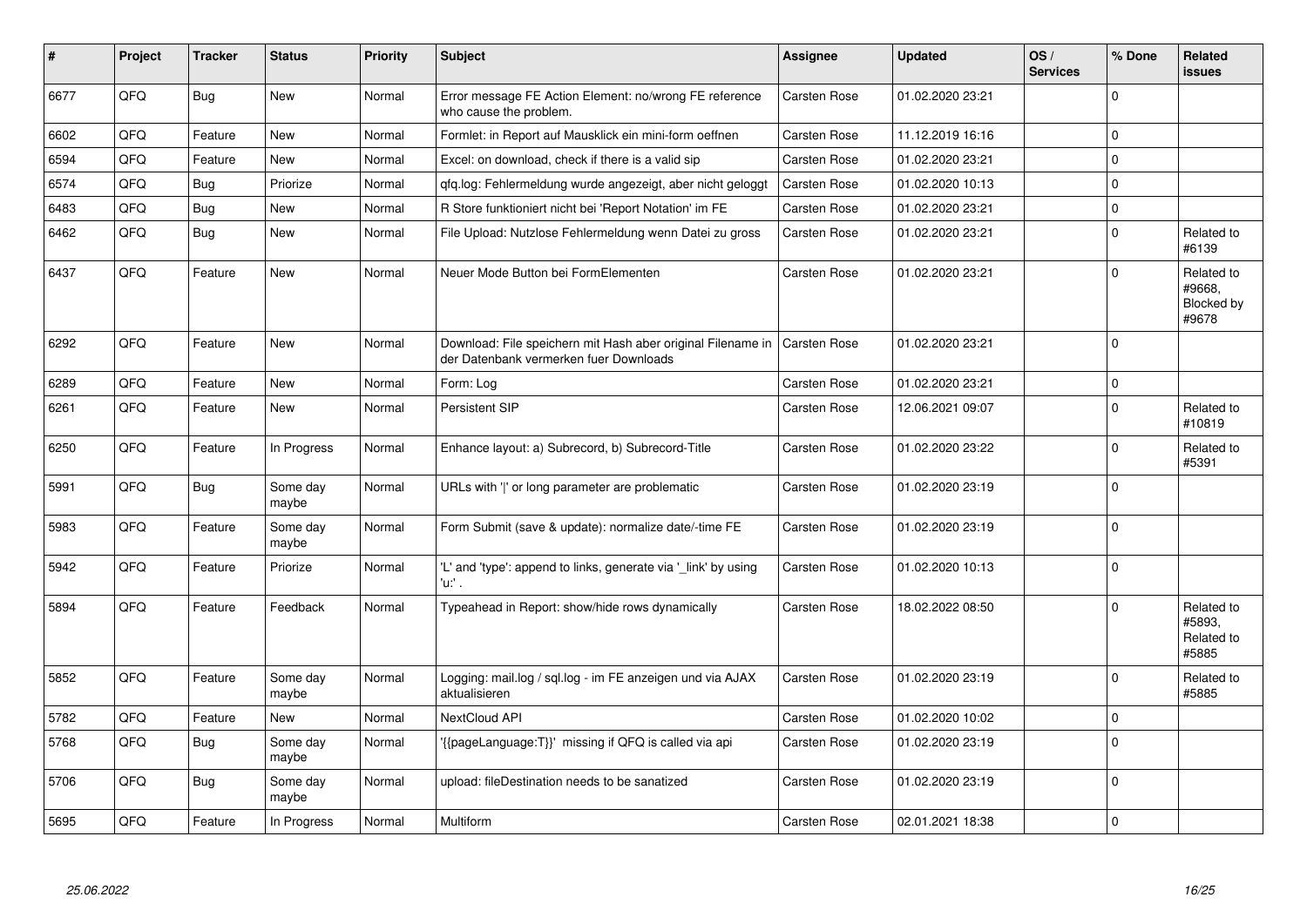| #    | Project | <b>Tracker</b> | <b>Status</b>     | <b>Priority</b> | <b>Subject</b>                                                                                                       | <b>Assignee</b>     | <b>Updated</b>   | OS/<br><b>Services</b> | % Done      | Related<br>issues                              |
|------|---------|----------------|-------------------|-----------------|----------------------------------------------------------------------------------------------------------------------|---------------------|------------------|------------------------|-------------|------------------------------------------------|
| 5665 | QFQ     | Feature        | Some day<br>maybe | Normal          | Versuch das '{{!' nicht mehr noetig ist.                                                                             | <b>Carsten Rose</b> | 01.02.2020 23:20 |                        | $\Omega$    | Related to<br>#7432,<br>Related to<br>#7434    |
| 5579 | QFQ     | Feature        | Some day<br>maybe | Normal          | Enhance Doc / Presentation: variable type 'link column type'                                                         | Carsten Rose        | 01.02.2020 23:19 |                        | $\Omega$    |                                                |
| 5576 | QFQ     | <b>Bug</b>     | New               | Normal          | Using MySQL 'DROP' requires privilege - wich is not really<br>necessary.                                             | <b>Carsten Rose</b> | 01.02.2020 23:21 |                        | $\Omega$    |                                                |
| 5559 | QFQ     | Bug            | New               | Normal          | FE.type = Upload: 'accept' might contain variables                                                                   | <b>Carsten Rose</b> | 11.05.2020 21:23 |                        | $\mathbf 0$ |                                                |
| 5557 | QFQ     | Bug            | Some day<br>maybe | Normal          | Form load: STORE RECORD filled, but should be empty                                                                  | <b>Carsten Rose</b> | 01.02.2020 23:19 |                        | 0           |                                                |
| 5548 | QFQ     | Feature        | Some day<br>maybe | Normal          | 801 Textfiles/Scriptfiles als Thumbnail                                                                              | Carsten Rose        | 07.03.2022 16:26 |                        | $\mathbf 0$ |                                                |
| 5480 | QFQ     | Feature        | Some day<br>maybe | Normal          | QFQ: Dokumentation mit Screenshots versehen                                                                          | Carsten Rose        | 01.02.2020 23:20 |                        | $\mathbf 0$ | Related to<br>#9879                            |
| 5428 | QFQ     | Feature        | Some day<br>maybe | Normal          | secure thumbnail: late render on access.                                                                             | Carsten Rose        | 01.02.2020 23:20 |                        | $\Omega$    |                                                |
| 5345 | QFQ     | Feature        | New               | Normal          | Report: UPDATE / INSERT / DELETE statements should<br>trigger subqueries, depending on the result.                   | <b>Carsten Rose</b> | 27.05.2020 16:11 |                        | $\Omega$    |                                                |
| 5305 | QFQ     | <b>Bug</b>     | New               | Normal          | Upload FormElement: nicht disabled by readonly Form                                                                  | Carsten Rose        | 16.06.2021 13:43 |                        | $\Omega$    | Related to<br>#9347,<br>Related to<br>#9834    |
| 5132 | QFQ     | Feature        | Some day<br>maybe | Normal          | Error Message sendmail missing attachment: more details                                                              | Carsten Rose        | 01.02.2020 23:19 |                        | $\Omega$    |                                                |
| 5131 | QFQ     | Feature        | New               | Normal          | Activate Spin Gear ('wait/busy' indicator) via LINK attribute                                                        | <b>Carsten Rose</b> | 01.02.2020 23:21 |                        | $\mathbf 0$ |                                                |
| 5021 | QFQ     | <b>Bug</b>     | Some day<br>maybe | Normal          | FE.typ=extra - during save displays error 'datum2' already<br>filled in STORE_SIP - the value is stored nevertheless | <b>Carsten Rose</b> | 01.02.2020 23:19 |                        | $\Omega$    | Related to<br>#3875                            |
| 4956 | QFQ     | Feature        | Some day<br>maybe | Normal          | Sendmail: Benutzerdefinierte Headers                                                                                 | <b>Carsten Rose</b> | 11.12.2019 16:02 |                        | $\Omega$    |                                                |
| 4872 | QFQ     | Feature        | Some day<br>maybe | Normal          | Fields of Typo3 page available in STORE_TYPO3                                                                        | Carsten Rose        | 01.02.2020 23:19 |                        | $\Omega$    |                                                |
| 4869 | QFQ     | Feature        | Some day<br>maybe | Normal          | Dynamic Update (show, hide, readonly?, required?) for<br><b>Template Group Elements</b>                              | Carsten Rose        | 01.02.2020 23:19 |                        | $\Omega$    | Related to<br>#4865                            |
| 4839 | QFQ     | Feature        | Some day<br>maybe | Normal          | qfq-handle in <head> Abschnitt</head>                                                                                | Carsten Rose        | 11.12.2019 16:02 |                        | 0           |                                                |
| 4771 | QFQ     | <b>Bug</b>     | Some day<br>maybe | Normal          | qfq: select-down-values empty after save (edit-form for<br>program administrators)                                   | Carsten Rose        | 01.02.2020 23:20 |                        | 0           | Related to<br>#4549, Has<br>duplicate<br>#4282 |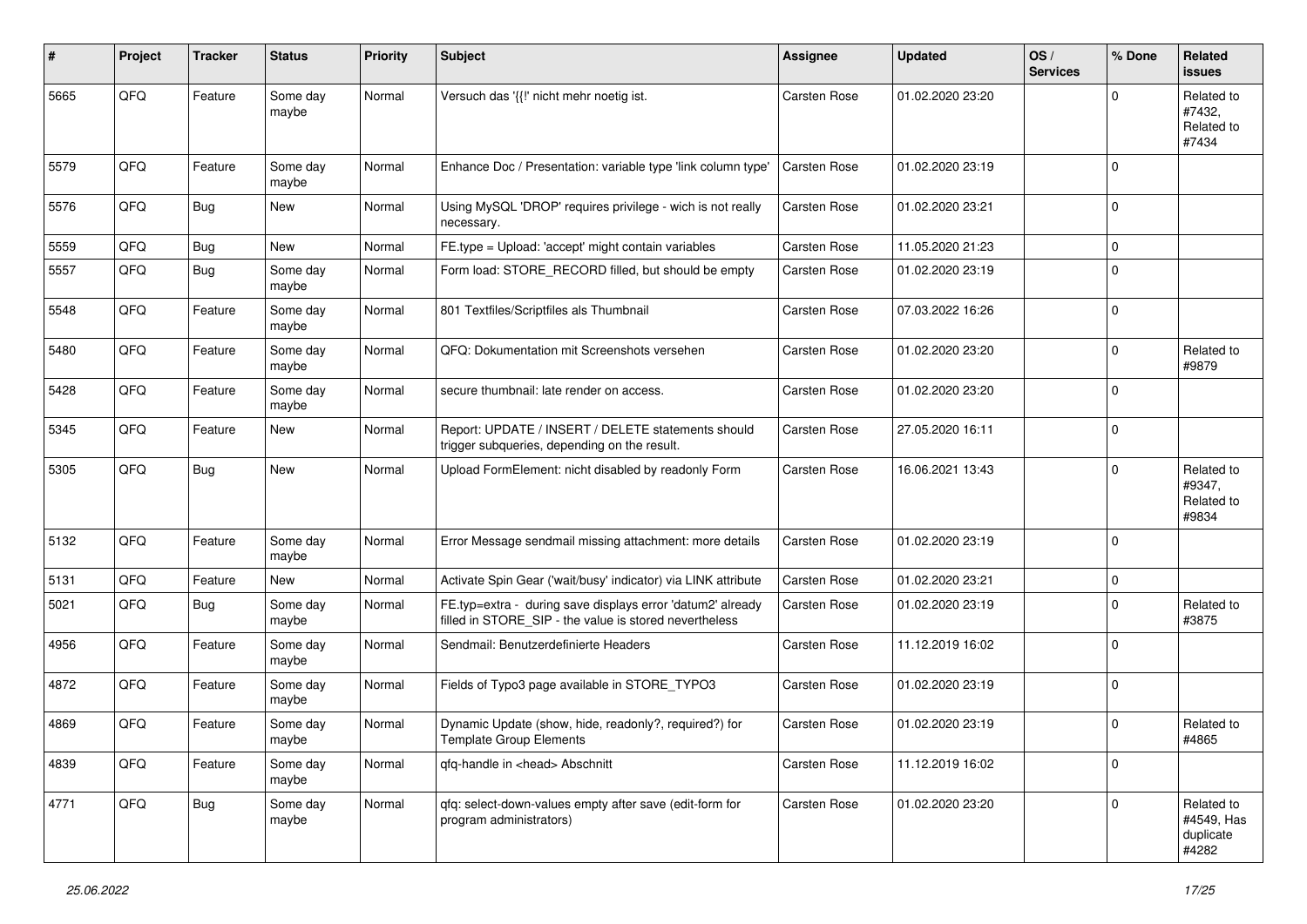| #    | Project | <b>Tracker</b> | <b>Status</b>     | <b>Priority</b> | <b>Subject</b>                                                                                                          | <b>Assignee</b>     | <b>Updated</b>   | OS/<br><b>Services</b> | % Done      | Related<br>issues                           |
|------|---------|----------------|-------------------|-----------------|-------------------------------------------------------------------------------------------------------------------------|---------------------|------------------|------------------------|-------------|---------------------------------------------|
| 4757 | QFQ     | Feature        | Some day<br>maybe | Normal          | Test subrecord: download links ok? Links ok?                                                                            | <b>Carsten Rose</b> | 01.02.2020 23:20 |                        | $\Omega$    |                                             |
| 4756 | QFQ     | <b>Bug</b>     | New               | Normal          | Form dirty even nothing changes                                                                                         | <b>Carsten Rose</b> | 11.12.2019 16:16 |                        | $\mathbf 0$ |                                             |
| 4659 | QFQ     | <b>Bug</b>     | Some day<br>maybe | Normal          | infoButtonExtra                                                                                                         | Carsten Rose        | 01.02.2020 23:20 |                        | $\mathbf 0$ |                                             |
| 4652 | QFQ     | Feature        | Some day<br>maybe | Normal          | UZH CD: Weiterleitung auf benutzerdefinierte 403/404 Seite                                                              | Carsten Rose        | 01.02.2020 23:20 |                        | $\Omega$    |                                             |
| 4651 | QFQ     | <b>Bug</b>     | Some day<br>maybe | Normal          | "Loading document" Modal wird angezeigt bei uzhcd type=2<br>Ansicht                                                     | Carsten Rose        | 01.02.2020 23:20 |                        | $\Omega$    |                                             |
| 4650 | QFQ     | Feature        | Some day<br>maybe | Normal          | Convert html to doc/rtf                                                                                                 | <b>Carsten Rose</b> | 01.02.2020 23:20 |                        | $\mathbf 0$ | Related to<br>#10704                        |
| 4606 | QFQ     | Feature        | Some day<br>maybe | Normal          | link: qualifier to render bootstrap button                                                                              | <b>Carsten Rose</b> | 01.02.2020 23:19 |                        | $\mathbf 0$ |                                             |
| 4583 | QFQ     | Bug            | Some day<br>maybe | Normal          | Dynamic Update bei TypeAhead Feldern                                                                                    | <b>Carsten Rose</b> | 01.02.2020 23:19 |                        | $\mathbf 0$ |                                             |
| 4549 | QFQ     | <b>Bug</b>     | Some day<br>maybe | Normal          | TemplateGroups: FE.type SELECT loose selected value<br>after save                                                       | <b>Carsten Rose</b> | 01.02.2020 23:20 |                        | $\Omega$    | Related to<br>#4548,<br>Related to<br>#4771 |
| 4528 | QFQ     | <b>Bug</b>     | Some day<br>maybe | Normal          | extraButtonLock mit SQLAhead Bug                                                                                        | <b>Carsten Rose</b> | 01.02.2020 23:19 |                        | $\Omega$    |                                             |
| 4413 | QFQ     | Feature        | New               | Normal          | fieldset: show/hidden, modeSql, dynamicUpdate                                                                           | <b>Carsten Rose</b> | 09.02.2022 15:19 |                        | $\Omega$    |                                             |
| 4365 | QFQ     | Feature        | Some day<br>maybe | Normal          | Multi Language: new way of config                                                                                       | Carsten Rose        | 01.02.2020 23:20 |                        | $\Omega$    |                                             |
| 4349 | QFQ     | Feature        | Some day<br>maybe | Normal          | link download: downloaded external URL to<br>deliver/concatenate - check mimetipe and handle it correctly               | Carsten Rose        | 11.12.2019 16:02 |                        | $\mathbf 0$ |                                             |
| 4343 | QFQ     | Feature        | Some day<br>maybe | Normal          | Link: Classifier to add 'attributes'                                                                                    | Carsten Rose        | 01.02.2020 23:20 |                        | $\mathbf 0$ | Related to<br>#14077                        |
| 4330 | QFQ     | Feature        | Some day<br>maybe | Normal          | Error Message: report missing {{ / }} in sqlUpdate, sqlInsert,<br>sqlDelete, sqlAfter, sqlBefore in FE action elements. | Carsten Rose        | 01.02.2020 23:20 |                        | 0           |                                             |
| 4328 | QFQ     | <b>Bug</b>     | Some day<br>maybe | Normal          | Error Message: Show FE name/number on problems in FE                                                                    | <b>Carsten Rose</b> | 01.02.2020 23:20 |                        | $\mathbf 0$ |                                             |
| 4293 | QFQ     | Bug            | Some day<br>maybe | Normal          | Download broken if token 'd:' is missing - but no error<br>message                                                      | <b>Carsten Rose</b> | 11.12.2019 16:03 |                        | $\mathbf 0$ | Related to<br>#7514                         |
| 4259 | QFQ     | Feature        | Some day<br>maybe | Normal          | Instant trigger a cron job                                                                                              | Carsten Rose        | 11.12.2019 16:03 |                        | 0           |                                             |
| 4250 | QFQ     | Feature        | New               | Normal          | AutoCron in QFQ via PHP                                                                                                 | Carsten Rose        | 01.02.2020 23:21 |                        | 0           | Related to<br>#3292,<br>Related to<br>#3291 |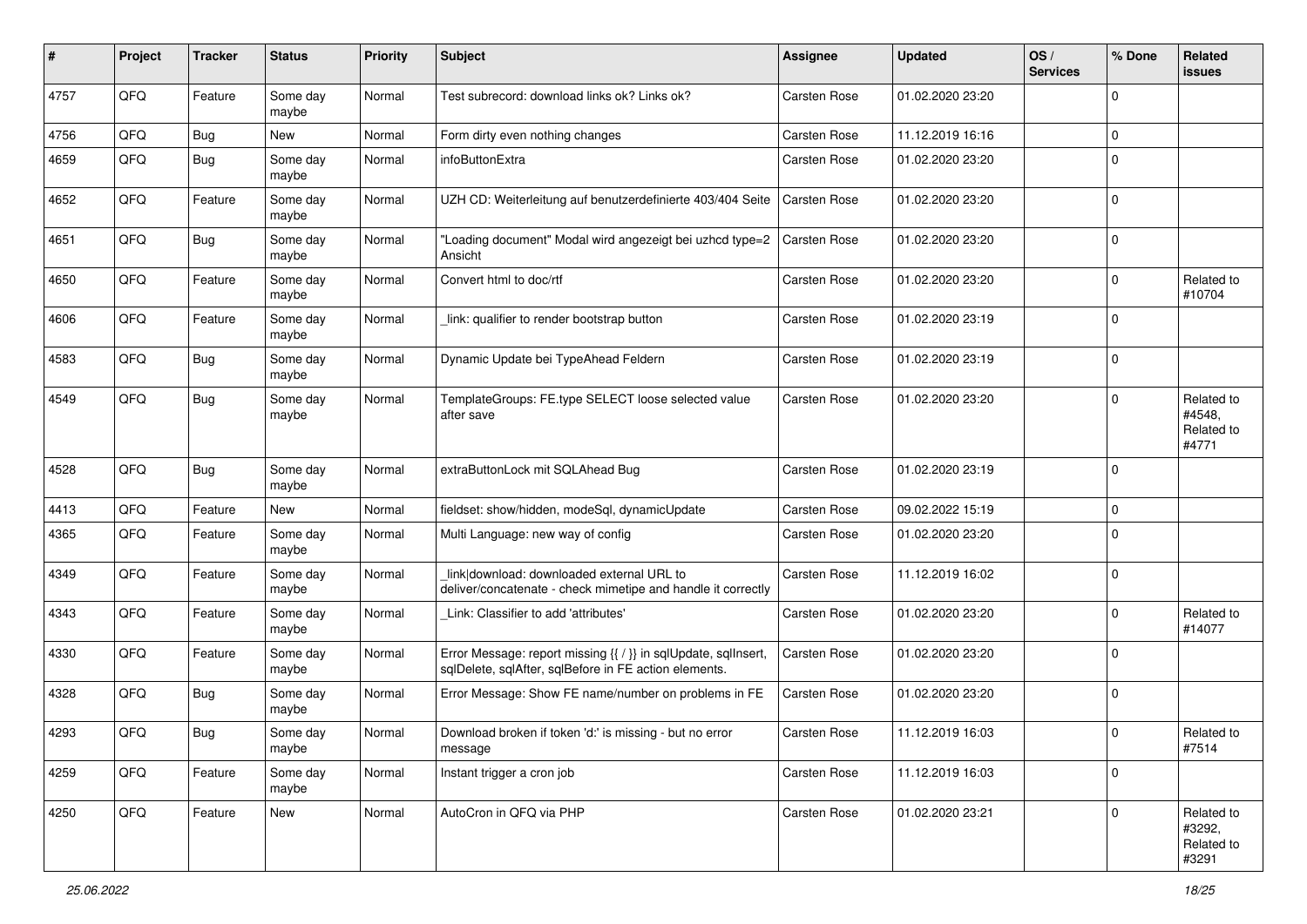| #    | Project | <b>Tracker</b> | <b>Status</b>     | <b>Priority</b> | <b>Subject</b>                                                                                                                      | <b>Assignee</b>     | <b>Updated</b>   | OS/<br><b>Services</b> | % Done      | <b>Related</b><br>issues                    |
|------|---------|----------------|-------------------|-----------------|-------------------------------------------------------------------------------------------------------------------------------------|---------------------|------------------|------------------------|-------------|---------------------------------------------|
| 4197 | QFQ     | Feature        | Some day<br>maybe | Normal          | Unit Test fuer JSON Stream von QuickFormQuery.php ><br>doForm()                                                                     | <b>Carsten Rose</b> | 11.12.2019 16:03 |                        | $\mathbf 0$ |                                             |
| 4092 | QFQ     | Bug            | Some day<br>maybe | Normal          | 1) Logging verbessern wann welches FE warum<br>ausgefuehrt wird, 2) Documentation: Best Practice Template<br>Group                  | <b>Carsten Rose</b> | 01.02.2020 23:19 |                        | $\Omega$    | Related to<br>#3504                         |
| 4082 | QFQ     | Feature        | <b>New</b>        | Normal          | Dynamic Update: modeSql - useful default                                                                                            | Carsten Rose        | 01.02.2020 23:22 |                        | $\mathbf 0$ |                                             |
| 4050 | QFQ     | Feature        | New               | Normal          | sql.log: 1) FormElement ID which causes a specific action<br>2) Result in the same row.                                             | Carsten Rose        | 15.04.2020 11:35 |                        | $\Omega$    | Related to<br>#5458                         |
| 4026 | QFQ     | Feature        | Some day<br>maybe | Normal          | sqlLog.sql: log number of FE.id                                                                                                     | Carsten Rose        | 11.12.2019 16:03 |                        | $\Omega$    | Related to<br>#5458                         |
| 4023 | QFQ     | Feature        | New               | Normal          | prepared statements - FE action: salveld, sqlInsert,<br>sqlUpdate, sqlDelete, sqlBefore, sqlAfter                                   | Carsten Rose        | 11.12.2019 16:15 |                        | $\Omega$    |                                             |
| 4018 | QFQ     | Feature        | Some day<br>maybe | Normal          | typeahead: solve problem with potential long query<br>parameter                                                                     | Carsten Rose        | 11.12.2019 16:03 |                        | $\Omega$    |                                             |
| 4008 | QFQ     | <b>Bug</b>     | Some day<br>maybe | Normal          | FormElemen.type=sendmail: wrong 'TO' if 'real<br>name <rea@mail.to>' is used</rea@mail.to>                                          | <b>Carsten Rose</b> | 11.12.2019 16:03 |                        | $\Omega$    |                                             |
| 3991 | QFQ     | Feature        | Some day<br>maybe | Normal          | report: Columnname ' skipWrap' skips 'fbeg', 'fend'                                                                                 | <b>Carsten Rose</b> | 11.12.2019 16:03 |                        | $\mathbf 0$ |                                             |
| 3947 | QFQ     | Feature        | Some day<br>maybe | Normal          | Attack detectect: logout current user                                                                                               | Carsten Rose        | 11.12.2019 16:03 |                        | $\Omega$    | Related to<br>#5458,<br>Related to<br>#6299 |
| 3942 | QFQ     | Feature        | Some day<br>maybe | Normal          | Action Elemente: neu generierte IDs via FE weitergeben                                                                              | <b>Carsten Rose</b> | 11.12.2019 16:03 |                        | $\Omega$    | Related to<br>#3941                         |
| 3941 | QFQ     | Feature        | Some day<br>maybe | Normal          | sqlAfter: es sollten mehrere moeglich sein                                                                                          | Carsten Rose        | 11.12.2019 16:03 |                        | $\Omega$    | Related to<br>#3942                         |
| 3905 | QFQ     | Feature        | Some day<br>maybe | Normal          | Documentation: Best Practice anhand eines Online<br>Bewerbungstools                                                                 | Carsten Rose        | 11.12.2019 16:03 |                        | $\Omega$    |                                             |
| 3900 | QFQ     | Feature        | Some day<br>maybe | Normal          | Extend documentation of 'Copy / Paste'                                                                                              | Carsten Rose        | 11.12.2019 16:03 |                        | $\Omega$    | Related to<br>#3899                         |
| 3895 | QFQ     | <b>Bug</b>     | Some day<br>maybe | Normal          | typeahead pedantic: on lehrkredit Idap webpass - if only one<br>person is in dropdown, such person can't be selected                | Carsten Rose        | 11.12.2019 16:03 |                        | $\Omega$    |                                             |
| 3882 | QFQ     | <b>Bug</b>     | Some day<br>maybe | Normal          | templateGroup: disable 'add' if limit is reached - funktioniert<br>nicht wenn bereits records existierten                           | <b>Carsten Rose</b> | 11.12.2019 16:03 |                        | $\Omega$    |                                             |
| 3877 | QFQ     | Feature        | Some day<br>maybe | Normal          | FormEditor: die Felder die aktuell nicht gebraucht werden<br>nur auf readonly/disabled setzen (nicht ausblenden > das<br>irritiert. | Carsten Rose        | 11.12.2019 16:03 |                        | $\mathbf 0$ |                                             |
| 3867 | QFQ     | Feature        | Priorize          | Normal          | Readonly Formular: Template Groups add/delete<br>ausbeldnen                                                                         | Carsten Rose        | 05.05.2021 22:12 |                        | 0           |                                             |
| 3864 | QFG     | Feature        | New               | Normal          | Encrypt / decrypt field                                                                                                             | Carsten Rose        | 08.03.2021 18:08 |                        | $\pmb{0}$   |                                             |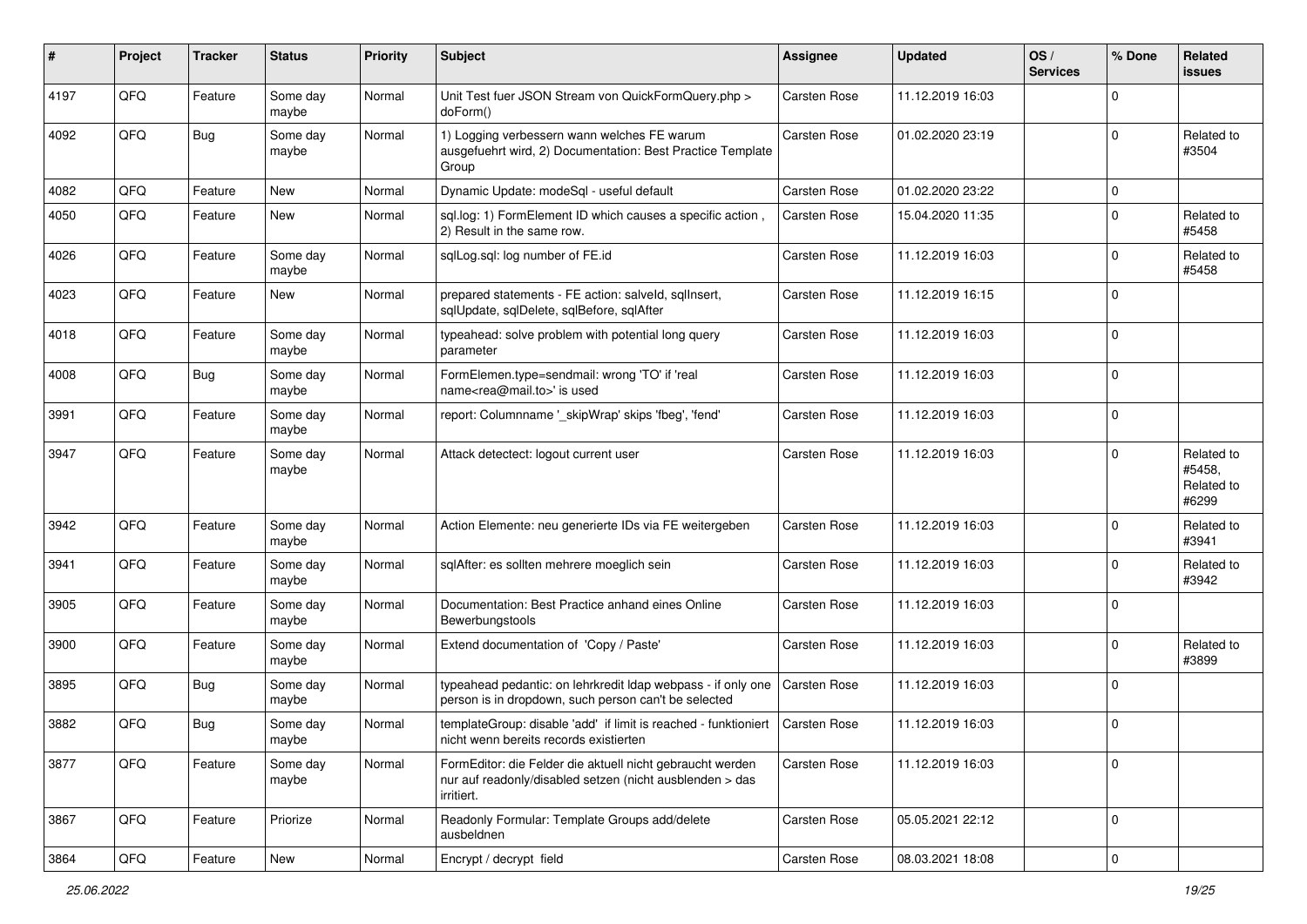| #    | Project | <b>Tracker</b> | <b>Status</b>     | <b>Priority</b> | <b>Subject</b>                                                                                                                               | <b>Assignee</b>     | <b>Updated</b>   | OS/<br><b>Services</b> | % Done      | <b>Related</b><br>issues                    |
|------|---------|----------------|-------------------|-----------------|----------------------------------------------------------------------------------------------------------------------------------------------|---------------------|------------------|------------------------|-------------|---------------------------------------------|
| 3811 | QFQ     | Bug            | Some day<br>maybe | Normal          | Dynamic Update: extraButtonInfo - Text aktualisieren                                                                                         | Carsten Rose        | 11.12.2019 16:03 |                        | $\mathbf 0$ | Related to<br>#11517                        |
| 3782 | QFQ     | <b>Bug</b>     | Priorize          | Normal          | Bei fehlerhafter Eingabe (z.B. Datum) sollte das erwartete<br>Format angezeigt werden                                                        | Carsten Rose        | 01.02.2020 10:13 |                        | $\Omega$    |                                             |
| 3750 | QFQ     | Bug            | Some day<br>maybe | Normal          | FE in a row: if one violates check, all are red                                                                                              | Carsten Rose        | 11.12.2019 16:03 |                        | $\Omega$    |                                             |
| 3708 | QFQ     | Feature        | Some day<br>maybe | Normal          | Form: input - 'specialchars', 'none'  gewisse tags<br>erlauben, andere verbieten                                                             | Carsten Rose        | 11.12.2019 16:02 |                        | $\mathbf 0$ | Related to<br>#14320                        |
| 3682 | QFQ     | <b>Bug</b>     | Some day<br>maybe | Normal          | Dynamic update: Radio buttons                                                                                                                | Carsten Rose        | 11.12.2019 16:02 |                        | $\Omega$    |                                             |
| 3677 | QFQ     | Feature        | Some day<br>maybe | Normal          | wkhtmltopdf: FE User access prohibited, if client IP changes<br>\$TYPO3_CONF_VARS[FE][lockIP]                                                | Carsten Rose        | 11.12.2019 16:02 |                        | $\Omega$    |                                             |
| 3666 | QFQ     | Feature        | Some day<br>maybe | Normal          | a) Performance Messung: mysql_real_escape_string() im<br>Vergleich zu str_replace(), b) doppeltes Aufrufen von<br>mysql_real_escape_string() | <b>Carsten Rose</b> | 11.12.2019 16:02 |                        | $\Omega$    |                                             |
| 3588 | QFQ     | <b>Bug</b>     | Some day<br>maybe | Normal          | templateGroup: versteckte Elemente werden weiterhin<br>gespeichert.                                                                          | Carsten Rose        | 11.12.2019 16:02 |                        | $\Omega$    |                                             |
| 3547 | QFQ     | Bug            | New               | Normal          | FE of type 'note' causes writing of empty fields.                                                                                            | <b>Carsten Rose</b> | 01.02.2020 23:21 |                        | $\mathbf 0$ |                                             |
| 3504 | QFQ     | Feature        | New               | Normal          | Logging: welche Action FEs werden wann wie ausgefuehrt                                                                                       | <b>Carsten Rose</b> | 01.02.2020 23:21 |                        | $\Omega$    | Related to<br>#5458,<br>Related to<br>#4092 |
| 3458 | QFQ     | Feature        | Some day<br>maybe | Normal          | Display 'Edit Form Element'-Checkbox on form: should<br>depend on FE Group                                                                   | <b>Carsten Rose</b> | 11.12.2019 16:02 |                        | $\Omega$    | Related to<br>#3447                         |
| 3457 | QFQ     | Feature        | Some day<br>maybe | Normal          | LDAP: concat multi values to one single entry                                                                                                | Carsten Rose        | 11.12.2019 16:02 |                        | $\Omega$    |                                             |
| 3432 | QFQ     | Feature        | New               | Normal          | subrecord: dynamicUpdate                                                                                                                     | Carsten Rose        | 11.06.2020 21:10 |                        | $\mathbf 0$ | Related to<br>#5691                         |
| 3385 | QFQ     | Feature        | Some day<br>maybe | Normal          | templateGroup: insert/update/delete non primary records                                                                                      | Carsten Rose        | 11.12.2019 16:02 |                        | $\Omega$    |                                             |
| 3350 | QFQ     | Feature        | Some day<br>maybe | Normal          | FormEditor: Hilfetext hinter 'checktype'                                                                                                     | <b>Carsten Rose</b> | 11.12.2019 16:02 |                        | $\mathbf 0$ |                                             |
| 3349 | QFQ     | <b>Bug</b>     | Some day<br>maybe | Normal          | config.qfq.ini: a) vertraegt keine '=' im Value (z.B. Passwort),<br>b) Values sollten in ticks einschliessbar sein (spaces, )                | <b>Carsten Rose</b> | 11.12.2019 16:02 |                        | $\mathbf 0$ |                                             |
| 3332 | QFG     | Feature        | Some day<br>maybe | Normal          | Uploads: Thumbnails, Details zum hochgeladenen File                                                                                          | Carsten Rose        | 11.12.2019 16:02 |                        | $\mathbf 0$ | Related to<br>#3264,<br>Related to<br>#5333 |
| 3331 | QFQ     | Feature        | Some day<br>maybe | Normal          | Default Tooltip fuer _page? Links: mit Form und Record ID                                                                                    | Carsten Rose        | 11.12.2019 16:02 |                        | 0           |                                             |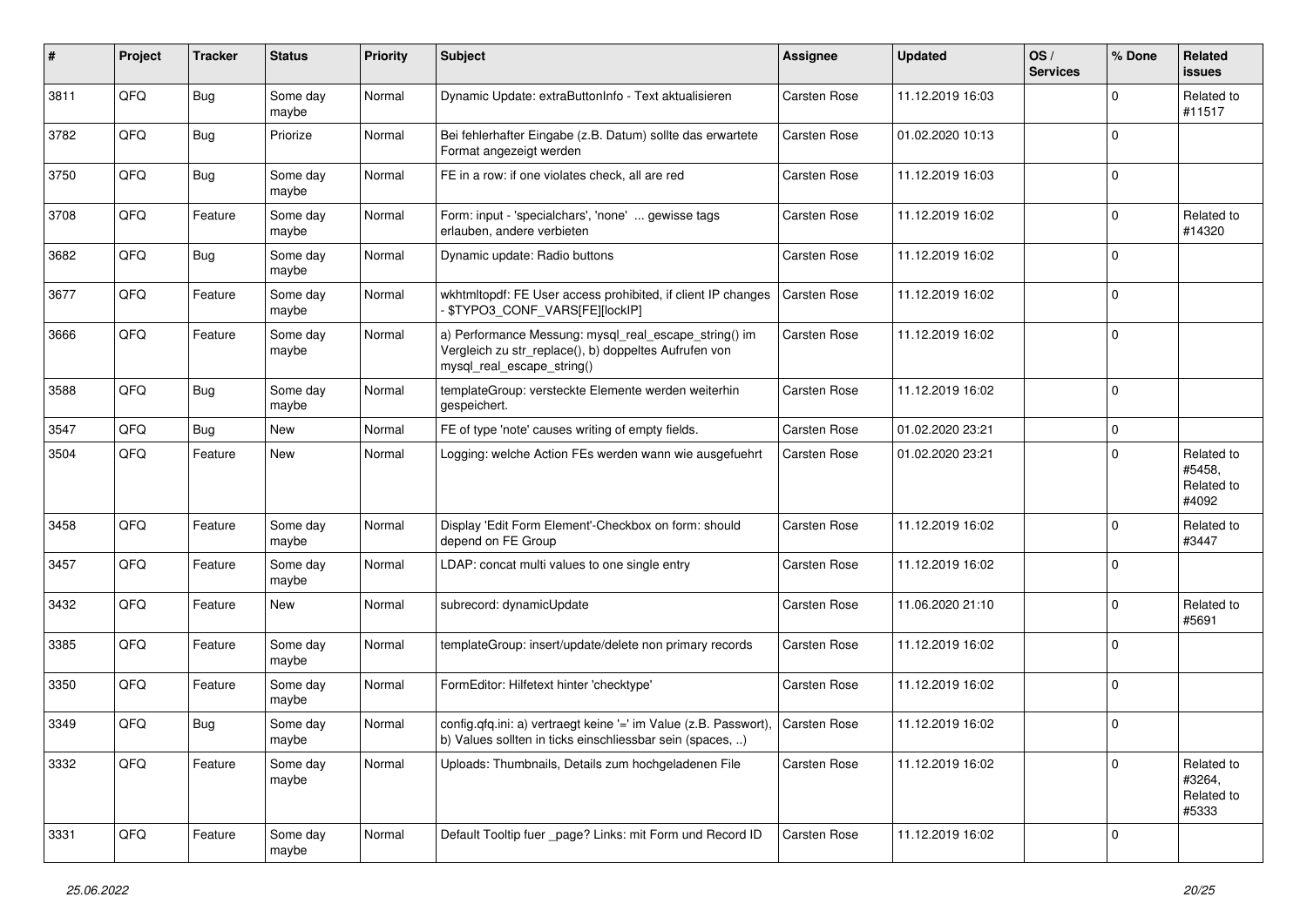| $\vert$ # | Project | <b>Tracker</b> | <b>Status</b>     | <b>Priority</b> | <b>Subject</b>                                                                                                     | <b>Assignee</b>     | <b>Updated</b>   | OS/<br><b>Services</b> | % Done      | <b>Related</b><br>issues                                               |
|-----------|---------|----------------|-------------------|-----------------|--------------------------------------------------------------------------------------------------------------------|---------------------|------------------|------------------------|-------------|------------------------------------------------------------------------|
| 3291      | QFQ     | Feature        | Some day<br>maybe | Normal          | AutoCron websiteToken                                                                                              | Carsten Rose        | 11.12.2019 16:02 |                        | $\Omega$    | Related to<br>#4250                                                    |
| 3285      | QFQ     | Feature        | Some day<br>maybe | Normal          | Zeichenlimit pro Feld: textarea / editor                                                                           | <b>Carsten Rose</b> | 11.12.2019 16:02 |                        | $\mathbf 0$ |                                                                        |
| 3267      | QFQ     | Feature        | Some day<br>maybe | Normal          | 2 Forms auf einer Seite: real + Read only                                                                          | Carsten Rose        | 11.12.2019 16:03 |                        | $\Omega$    |                                                                        |
| 3216      | QFQ     | Feature        | Some day<br>maybe | Normal          | dynamic update für checkbox label2                                                                                 | Carsten Rose        | 11.12.2019 16:03 |                        | 0           | Related to<br>#2081                                                    |
| 3130      | QFQ     | <b>Bug</b>     | Some day<br>maybe | Normal          | Debug Info's nicht korrekt nach 'New > Save'.                                                                      | Carsten Rose        | 11.12.2019 16:03 |                        | $\Omega$    | Related to<br>#3253                                                    |
| 2995      | QFQ     | Feature        | Some day<br>maybe | Normal          | Dropdown JQuery Plugin: 'chosen' - Moeglichkeit um Select<br>Listen mehr Funktion zu geben. Kein Bootstrap noetig. | <b>Carsten Rose</b> | 11.12.2019 16:03 |                        | $\Omega$    |                                                                        |
| 2643      | QFQ     | <b>Bug</b>     | Some day<br>maybe | Normal          | Zend / PHP Webinars anschauen                                                                                      | Carsten Rose        | 01.02.2020 15:56 |                        | $\mathbf 0$ |                                                                        |
| 2361      | QFQ     | Feature        | New               | Normal          | Logging wer/wann/wo welches Formular aufgerufen hat                                                                | <b>Carsten Rose</b> | 11.12.2019 16:15 |                        | $\Omega$    | Related to<br>#4432,<br>Related to<br>#7480                            |
| 2084      | QFQ     | Feature        | Some day<br>maybe | Normal          | Mailto mit encryption: Subrecord                                                                                   | Carsten Rose        | 11.12.2019 16:03 |                        | $\Omega$    | Related to<br>#2082                                                    |
| 1946      | QFQ     | Feature        | Some day<br>maybe | Normal          | Kontrolle ob der ReadOnly Modus bei den<br>Formularelementen korrekt implementiert ist                             | Carsten Rose        | 11.12.2019 16:03 |                        | $\mathbf 0$ |                                                                        |
| 1635      | QFQ     | Feature        | Some day<br>maybe | Normal          | QFQ Extension content record: weitere Optionen<br>einblenden.                                                      | Carsten Rose        | 11.12.2019 16:03 |                        | $\mathbf 0$ |                                                                        |
| 10793     | QFQ     | Feature        | In Progress       | Normal          | <b>Update NPM Packages</b>                                                                                         | Carsten Rose        | 07.09.2021 13:25 |                        | $30\,$      |                                                                        |
| 13330     | QFQ     | Feature        | In Progress       | Normal          | Multi Form: Upload                                                                                                 | <b>Carsten Rose</b> | 07.11.2021 12:40 |                        | 50          | Related to<br>#9706                                                    |
| 12440     | QFQ     | Feature        | In Progress       | Normal          | Typo3 V10 upgrade (durchfuehren und testen)                                                                        | Carsten Rose        | 21.03.2022 09:53 |                        | 50          | Related to<br>#12357,<br>Related to<br>#12067,<br>Related to<br>#10661 |
| 9691      | QFQ     | Bug            | In Progress       | Normal          | Checkbox: dynamic update > readonly                                                                                | <b>Carsten Rose</b> | 01.02.2020 23:22 |                        | 50          | Related to<br>#9834                                                    |
| 6609      | QFG     | Feature        | New               | Normal          | Formlet: JSON API erweitern                                                                                        | Carsten Rose        | 01.02.2020 23:21 |                        | 50          |                                                                        |
| 12632     | QFQ     | Feature        | New               | Normal          | TinyMCE: Prepare CSS classes for images                                                                            | Carsten Rose        | 04.06.2021 14:35 |                        | 100         | Blocked by<br>#12186                                                   |
| 12584     | QFQ     | Feature        | Feedback          | Normal          | T3 v10 migration script: replace alias-patterns (v11)                                                              | Carsten Rose        | 28.05.2022 11:12 |                        | 100         |                                                                        |
| 10115     | QFQ     | Feature        | New               | Normal          | TypeAhead: static list                                                                                             | Carsten Rose        | 26.02.2020 16:42 |                        | 100         |                                                                        |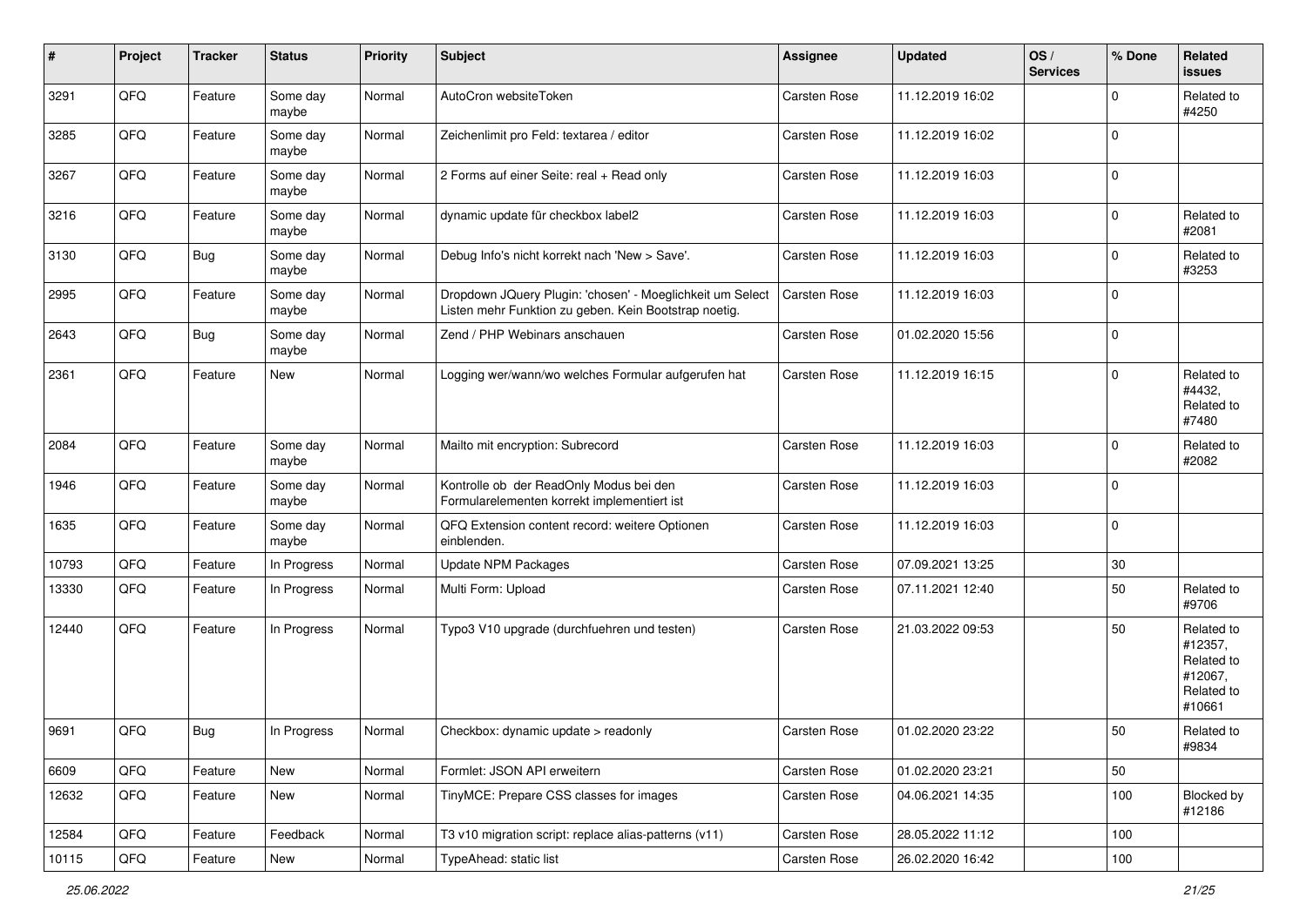| #     | Project | <b>Tracker</b> | <b>Status</b>     | <b>Priority</b> | <b>Subject</b>                                                                | <b>Assignee</b> | <b>Updated</b>   | OS/<br><b>Services</b> | % Done      | Related<br>issues                                                      |
|-------|---------|----------------|-------------------|-----------------|-------------------------------------------------------------------------------|-----------------|------------------|------------------------|-------------|------------------------------------------------------------------------|
| 9275  | QFQ     | <b>Bug</b>     | New               | Normal          | autcron: t3 page, which takes to long to respond, is not<br>reported properly | Carsten Rose    | 01.02.2020 23:22 |                        | 100         |                                                                        |
| 3402  | QFQ     | Feature        | Some day<br>maybe | Normal          | Syntax Highlighting via CodeMirror                                            | Carsten Rose    | 11.12.2019 16:02 |                        | 100         | Related to<br>#3207                                                    |
| 13647 | QFQ     | <b>Bug</b>     | New               | Normal          | Autofocus funktioniert nicht auf Chrome                                       | Benjamin Baer   | 19.03.2022 17:44 |                        | $\Omega$    |                                                                        |
| 13528 | QFQ     | Bug            | New               | Normal          | qfq.io > releases: es wird kein neues Release angelegt                        | Benjamin Baer   | 19.03.2022 17:46 |                        | $\Omega$    |                                                                        |
| 12556 | QFQ     | Feature        | New               | Normal          | Pills Title: colored = static or dynamic on allrequiredgiven                  | Benjamin Baer   | 19.03.2022 17:49 |                        | $\mathbf 0$ |                                                                        |
| 12490 | QFQ     | Feature        | New               | Normal          | Loading Plugins in QFQ - see what tinymce does. (lazy<br>loading)             | Benjamin Baer   | 08.06.2022 10:37 |                        | $\Omega$    | Related to<br>#12611,<br>Related to<br>#10013,<br>Related to<br>#7732  |
| 12476 | QFQ     | Feature        | New               | Normal          | clearMe: a) should trigger 'dirty', b) sticky on textarea resize              | Benjamin Baer   | 04.01.2022 08:40 |                        | $\Omega$    | Related to<br>#9528                                                    |
| 10003 | QFQ     | Feature        | Priorize          | Normal          | fieldset: stronger visualize group                                            | Benjamin Baer   | 12.02.2020 08:13 |                        | $\Omega$    |                                                                        |
| 9898  | QFQ     | Bug            | Feedback          | Normal          | Formular trotz Timeout gespeichert                                            | Benjamin Baer   | 01.02.2020 15:56 |                        | $\Omega$    |                                                                        |
| 9535  | QFQ     | <b>Bug</b>     | Feedback          | Normal          | Report:  AS '_vertical' - column to wide - vertical >> rot45,<br>rot90        | Benjamin Baer   | 01.02.2020 15:56 |                        | $\Omega$    |                                                                        |
| 9135  | QFQ     | Feature        | Priorize          | Normal          | Progress Bar generic / replace old hourglass download<br>popup                | Benjamin Baer   | 03.01.2022 07:43 |                        | $\Omega$    |                                                                        |
| 9130  | QFQ     | Feature        | Some day<br>maybe | Normal          | tablesorter: Automatic Row numbering / Zeilenummer                            | Benjamin Baer   | 01.02.2020 23:22 |                        | $\Omega$    |                                                                        |
| 7965  | QFQ     | Feature        | Priorize          | Normal          | Input type 'text' with visual format - currency                               | Benjamin Baer   | 03.01.2022 07:45 |                        | $\mathbf 0$ |                                                                        |
| 7732  | QFQ     | Feature        | Some day<br>maybe | Normal          | Javascript: Lazy Loading der add on libs                                      | Benjamin Baer   | 08.06.2022 10:38 |                        | $\Omega$    | Related to<br>#12611,<br>Related to<br>#12490,<br>Related to<br>#10013 |
| 7730  | QFQ     | Feature        | Priorize          | Normal          | SELECT Box: title in between                                                  | Benjamin Baer   | 01.02.2020 23:22 |                        | $\Omega$    |                                                                        |
| 6972  | QFQ     | Feature        | Some day<br>maybe | Normal          | Fabric Clipboard / cross browser tab                                          | Benjamin Baer   | 01.02.2020 23:21 |                        | $\mathbf 0$ |                                                                        |
| 6970  | QFQ     | Feature        | Some day<br>maybe | Normal          | tablesorter: default fuer 'sortReset' aendern von 'Ctrl' zu 'Alt'             | Benjamin Baer   | 01.02.2020 23:21 |                        | 0           |                                                                        |
| 6870  | QFQ     | Feature        | Priorize          | Normal          | Click on '_link' triggers an API call                                         | Benjamin Baer   | 03.01.2022 08:25 |                        | $\mathbf 0$ |                                                                        |
| 6801  | QFQ     | Feature        | Priorize          | Normal          | Fabric: Maximize / FullIscreen                                                | Benjamin Baer   | 21.03.2022 09:56 |                        | $\mathbf 0$ |                                                                        |
| 6566  | QFQ     | <b>Bug</b>     | Priorize          | Normal          | Link Function 'delete': provided parameter missing on page<br>reload          | Benjamin Baer   | 03.01.2022 08:08 |                        | 0           |                                                                        |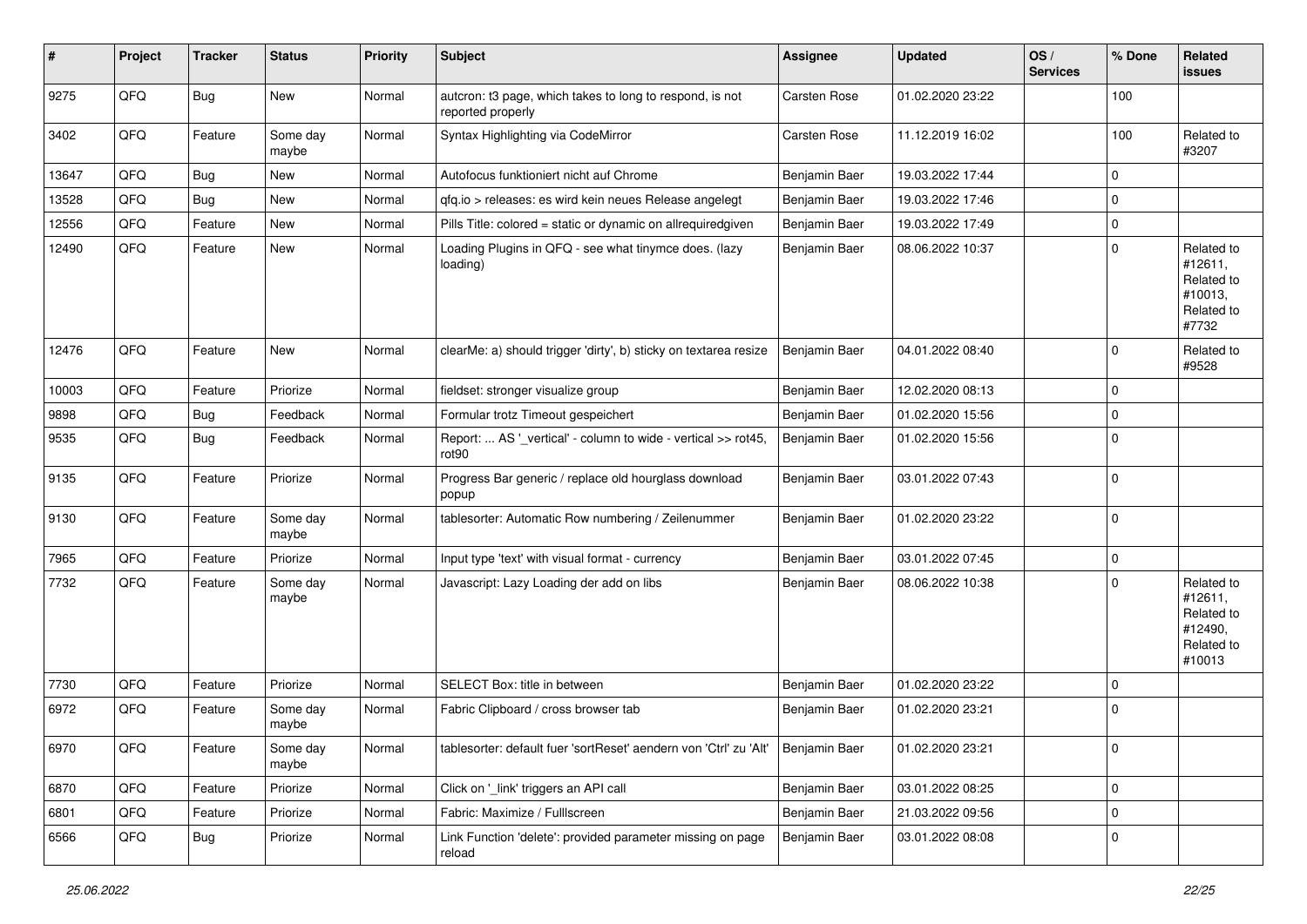| ∦     | Project | <b>Tracker</b> | <b>Status</b>     | <b>Priority</b> | <b>Subject</b>                                                                                                                                           | Assignee        | <b>Updated</b>   | OS/<br><b>Services</b> | % Done      | Related<br><b>issues</b> |
|-------|---------|----------------|-------------------|-----------------|----------------------------------------------------------------------------------------------------------------------------------------------------------|-----------------|------------------|------------------------|-------------|--------------------------|
| 6224  | QFQ     | Feature        | Priorize          | Normal          | Dynamic update: fade in/out fields                                                                                                                       | Benjamin Baer   | 21.03.2022 09:50 |                        | $\Omega$    |                          |
| 6140  | QFQ     | <b>Bug</b>     | Priorize          | Normal          | QFQ DnD Sort: Locked fields                                                                                                                              | Benjamin Baer   | 21.03.2022 09:56 |                        | 0           |                          |
| 5562  | QFQ     | Feature        | Priorize          | Normal          | Drag'n'Drop fuer Uploads                                                                                                                                 | Benjamin Baer   | 21.03.2022 09:52 |                        | $\Omega$    | Related to<br>#9706      |
| 5389  | QFQ     | Feature        | Some day<br>maybe | Normal          | QFQ Design: Multline label / note                                                                                                                        | Benjamin Baer   | 01.02.2020 23:19 |                        | $\Omega$    |                          |
| 5366  | QFQ     | Feature        | Priorize          | Normal          | Saving with keyboard shortcuts                                                                                                                           | Benjamin Baer   | 21.03.2022 09:47 |                        | $\pmb{0}$   |                          |
| 5024  | QFQ     | Feature        | Some day<br>maybe | Normal          | Fabric: Generate PDF with edits                                                                                                                          | Benjamin Baer   | 01.02.2020 23:20 |                        | $\Omega$    | Related to<br>#10704     |
| 4457  | QFQ     | <b>Bug</b>     | Priorize          | Normal          | typeahead: pressing return to select an item, saves the form<br>and closes the form.                                                                     | Benjamin Baer   | 03.01.2022 08:01 |                        | $\Omega$    | Related to<br>#4398      |
| 4454  | QFQ     | Bug            | Some day<br>maybe | Normal          | Required Elements: multiple elements in a row - whole row<br>marked if only one input is empty.                                                          | Benjamin Baer   | 01.02.2020 23:20 |                        | $\Omega$    |                          |
| 4420  | QFQ     | Feature        | Some day<br>maybe | Normal          | Client: Local Storage - store the changes of a form, local in<br>the browser.                                                                            | Benjamin Baer   | 11.12.2019 16:02 |                        | $\Omega$    |                          |
| 4398  | QFQ     | <b>Bug</b>     | Some day<br>maybe | Normal          | Typeahead: mouse click in a prefilled input opens a single<br>item dropdown with the current value - click on it seems to<br>set the value, not the key. | Benjamin Baer   | 01.02.2020 23:20 |                        | $\Omega$    | Related to<br>#4457      |
| 3692  | QFQ     | Feature        | Some day<br>maybe | Normal          | QFQ Webseite                                                                                                                                             | Benjamin Baer   | 11.12.2019 16:02 |                        | $\Omega$    | Related to<br>#5033      |
| 3415  | QFQ     | Feature        | Some day<br>maybe | Normal          | FE Login Box Templatefile                                                                                                                                | Benjamin Baer   | 11.12.2019 16:02 |                        | $\Omega$    |                          |
| 2063  | QFQ     | <b>Bug</b>     | Some day<br>maybe | Normal          | Pills auf 'inaktiv' setzen falls keine Element auf dem Pill<br>sichtbar sind.                                                                            | Benjamin Baer   | 11.12.2019 16:03 |                        | $\mathbf 0$ | Related to<br>#3752      |
| 2665  | QFQ     | Bug            | Priorize          | Normal          | Dynamic Update funktioniert nicht, wenn beim<br>entsprechenden FormElement eine size angegeben ist.                                                      | Benjamin Baer   | 03.01.2022 08:12 |                        | 30          |                          |
| 8522  | QFQ     | Feature        | Some day<br>maybe | Normal          | build QFQ - npm warnings                                                                                                                                 | Benjamin Baer   | 01.02.2020 23:19 |                        | 50          |                          |
| 14185 | QFQ     | Feature        | <b>New</b>        | Normal          | External/Autocron.php - better suitable directory                                                                                                        | Support: System | 28.05.2022 11:03 |                        | $\mathbf 0$ |                          |
| 12156 | QFQ     | Feature        | New               | Normal          | Form: Optional disable 'leave page'                                                                                                                      |                 | 03.05.2021 20:45 |                        | $\mathbf 0$ |                          |
| 12135 | QFQ     | Feature        | <b>New</b>        | Normal          | Subrecord: Notiz                                                                                                                                         |                 | 24.04.2021 16:58 |                        | $\mathbf 0$ |                          |
| 12039 | QFQ     | Feature        | New               | Normal          | Missing htmlSpecialChar() in pre processing on form submit                                                                                               |                 | 18.02.2021 00:09 |                        | $\mathbf 0$ | Related to<br>#14320     |
| 12038 | QFQ     | Feature        | New               | Normal          | a) STORE_VAR: filenameOnlyStripUniq, b) SP:<br>QSTRIPUNIQ()                                                                                              |                 | 17.02.2021 23:55 |                        | $\mathbf 0$ |                          |
| 11716 | QFQ     | Feature        | New               | Normal          | Form an beliebiger Stelle im Report anzeigen                                                                                                             |                 | 09.12.2020 09:47 |                        | $\mathbf 0$ |                          |
| 11715 | QFQ     | <b>Bug</b>     | New               | Normal          | acceptZeroAsRequired and requiredOffButMark do not<br>coincide                                                                                           |                 | 08.12.2020 12:13 |                        | $\Omega$    |                          |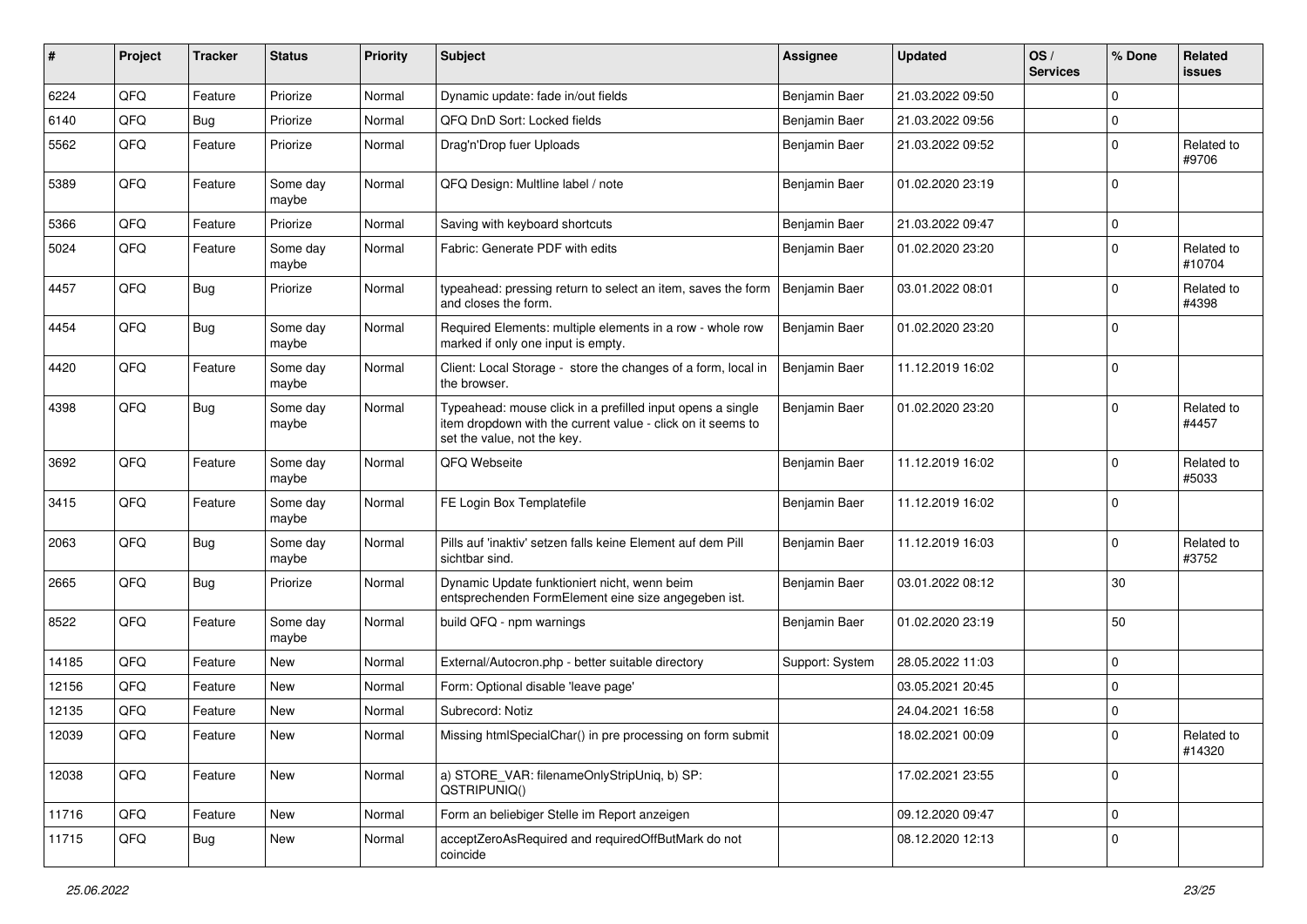| $\vert$ # | Project | <b>Tracker</b> | <b>Status</b>     | <b>Priority</b> | <b>Subject</b>                                                                       | <b>Assignee</b> | <b>Updated</b>   | OS/<br><b>Services</b> | % Done      | Related<br><b>issues</b> |
|-----------|---------|----------------|-------------------|-----------------|--------------------------------------------------------------------------------------|-----------------|------------------|------------------------|-------------|--------------------------|
| 11535     | QFQ     | Feature        | New               | Normal          | Ability to create SQL columns in frontend QFQ forms                                  |                 | 17.11.2020 12:11 |                        | $\mathbf 0$ |                          |
| 11534     | QFQ     | Feature        | New               | Normal          | Report: Action on selected rows - Table batchprocessing<br>feature                   |                 | 18.11.2020 08:15 |                        | $\mathbf 0$ |                          |
| 11522     | QFQ     | <b>Bug</b>     | <b>New</b>        | Normal          | Aus/Einblenden von Reitern                                                           |                 | 13.11.2020 14:58 |                        | $\mathbf 0$ |                          |
| 10890     | QFQ     | <b>Bug</b>     | New               | Normal          | AutoCron hangs                                                                       |                 | 20.07.2020 13:56 |                        | $\mathbf 0$ |                          |
| 10874     | QFQ     | Feature        | New               | Normal          | Erstellen eines Foreign Keys in der Tabelle "FormElement"                            |                 | 13.07.2020 10:11 |                        | $\mathbf 0$ |                          |
| 10763     | QFQ     | Feature        | New               | Normal          | form accessed and submitted despite logout?                                          |                 | 16.06.2020 11:43 |                        | $\mathbf 0$ |                          |
| 10759     | QFQ     | <b>Bug</b>     | New               | Normal          | emptyMeansNull - Feld falsch aktualisiert                                            |                 | 12.11.2020 23:45 |                        | $\mathbf 0$ |                          |
| 10738     | QFQ     | Feature        | Some day<br>maybe | Normal          | CORS headers for external API requests                                               |                 | 10.06.2020 14:00 |                        | $\mathbf 0$ |                          |
| 10384     | QFQ     | Feature        | <b>New</b>        | Normal          | Parameter Exchange QFQ Instances                                                     |                 | 07.05.2020 09:38 |                        | $\mathbf 0$ |                          |
| 10345     | QFQ     | Feature        | New               | Normal          | Templates - Patterns QFQ Style                                                       |                 | 03.05.2021 21:01 |                        | $\mathbf 0$ | Related to<br>#10713     |
| 10324     | QFQ     | <b>Bug</b>     | New               | Normal          | Excel Export mit Template funktioniert nur, wenn Template<br>vor uid kommt           |                 | 30.03.2020 11:20 |                        | $\mathbf 0$ | Related to<br>#10257     |
| 9855      | QFQ     | <b>Bug</b>     | New               | Normal          | <b>Required Check</b>                                                                |                 | 01.02.2020 15:56 |                        | $\mathbf 0$ |                          |
| 9853      | QFQ     | Feature        | <b>New</b>        | Normal          | Check das SQL / QFQ / Mail Logfile geschrieben wird                                  |                 | 09.01.2020 11:15 |                        | $\mathbf 0$ |                          |
| 9126      | QFQ     | Bug            | Some day<br>maybe | Normal          | hidden Form elements are present in page source                                      |                 | 02.01.2021 18:41 |                        | $\mathbf 0$ |                          |
| 9024      | QFQ     | <b>Bug</b>     | Some day<br>maybe | Normal          | QFQ Einarbeitung                                                                     |                 | 01.02.2020 15:56 |                        | $\mathbf 0$ |                          |
| 9020      | QFQ     | Bug            | Some day<br>maybe | Normal          | radio mit buttonClass und dynamicUpdate lassen sich nicht<br>kombinieren             |                 | 11.12.2019 16:01 |                        | $\mathbf 0$ |                          |
| 8056      | QFQ     | Feature        | Some day<br>maybe | Normal          | Termin Organisation (Reservation)                                                    |                 | 01.02.2020 23:19 |                        | $\Omega$    | Related to<br>#8658      |
| 7921      | QFQ     | Feature        | Some day<br>maybe | Normal          | Rest API Export: URL kuerzer machen                                                  |                 | 01.02.2020 23:19 |                        | $\mathbf 0$ |                          |
| 7402      | QFQ     | <b>Bug</b>     | Some day<br>maybe | Normal          | thumbnail cache: outdated picture when permission denied<br>and permission resolved. |                 | 01.02.2020 23:20 |                        | $\mathbf 0$ |                          |
| 7281      | QFQ     | <b>Bug</b>     | Some day<br>maybe | Normal          | Subrecords: on large screen separator line too short                                 |                 | 01.02.2020 23:19 |                        | $\mathbf 0$ |                          |
| 7278      | QFQ     | Feature        | Some day<br>maybe | Normal          | Form: Wert vordefinieren der immer gesetzt wird                                      |                 | 02.05.2021 09:27 |                        | $\mathbf 0$ |                          |
| 7229      | QFQ     | Feature        | Some day<br>maybe | Normal          | New FormElement.type: Button                                                         |                 | 01.02.2021 12:32 |                        | $\mathbf 0$ |                          |
| 7108      | QFG     | Feature        | Some day<br>maybe | Normal          | QFQ Wrap Elements                                                                    |                 | 11.12.2019 16:01 |                        | $\mathbf 0$ |                          |